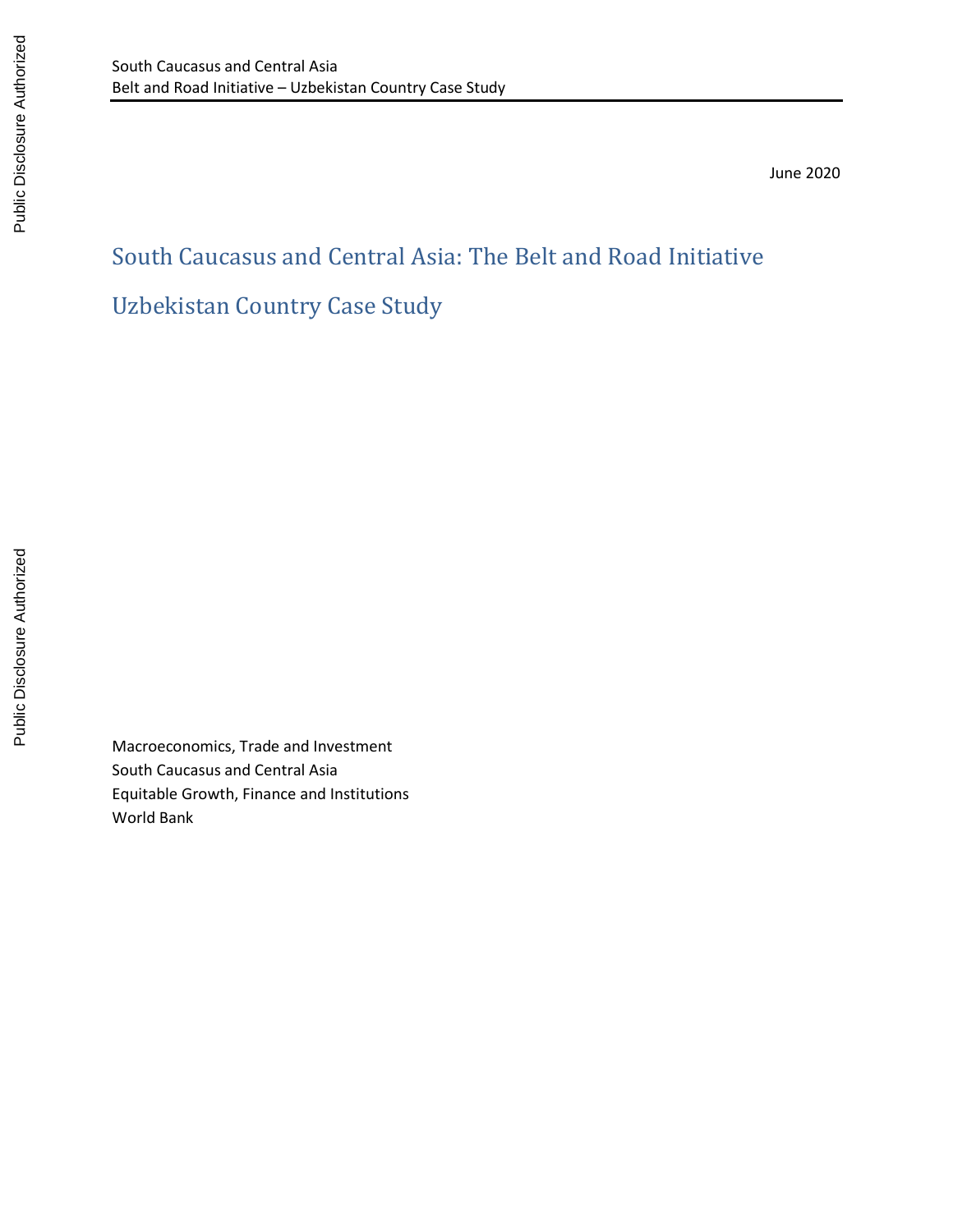This Country Case Study was prepared by the South Caucasus and Central Asia MTI team in collaboration with the staff from other World Bank Global Practices covering the two sub-regions. The main objective of the Country Case Studies is to provide an informed view of the potential impact of the Belt and Road Initiative over the countries of Central Asia and Caucasus and policy recommendations to reap the benefits and mitigate risks. The main authors of the Country Case Study were Kazi Matin and Evgenij Najdov, with support from the Central Asia and Caucasus MTI team. The team is grateful for the guidance from Sandeep Mahajan (Practice Manager), peer reviewers Michele Ruta, Abdulaziz Faghi and Paul Vallely and for useful comments from Sascha Djumena and contributions from Violane Konar-Leacy, Victor Aragones and Ian J.D. Gillson.

#### **Acronyms and Abbreviations**

| BRI<br>Belt and Road Initiative |  | Maritime Silk Road |
|---------------------------------|--|--------------------|
|---------------------------------|--|--------------------|

- CAC Central Asia and Caucasus CAC Operations and Maintenance
- EU European Union Public Investment Public Investment Public Investment Public Investment Public Investment Ma
- FDI Foreign Direct Investment S
- GDP Gross Domestic Product
- ICT Information and Communication W Technology

| MSR  | <b>Maritime Silk Road</b>          |
|------|------------------------------------|
| N&C  | <b>Operations and Maintenance</b>  |
| PIM  | <b>Pubic Investment Management</b> |
| SOE  | <b>State-Owned Enterprise</b>      |
| SREB | Silk Road Economic Belt            |
| WTO  | <b>World Trade Organization</b>    |
|      |                                    |

# **Table of Contents**

| 2. |  |
|----|--|
| 3. |  |
| 4. |  |
| 5. |  |
| 6. |  |
| 7. |  |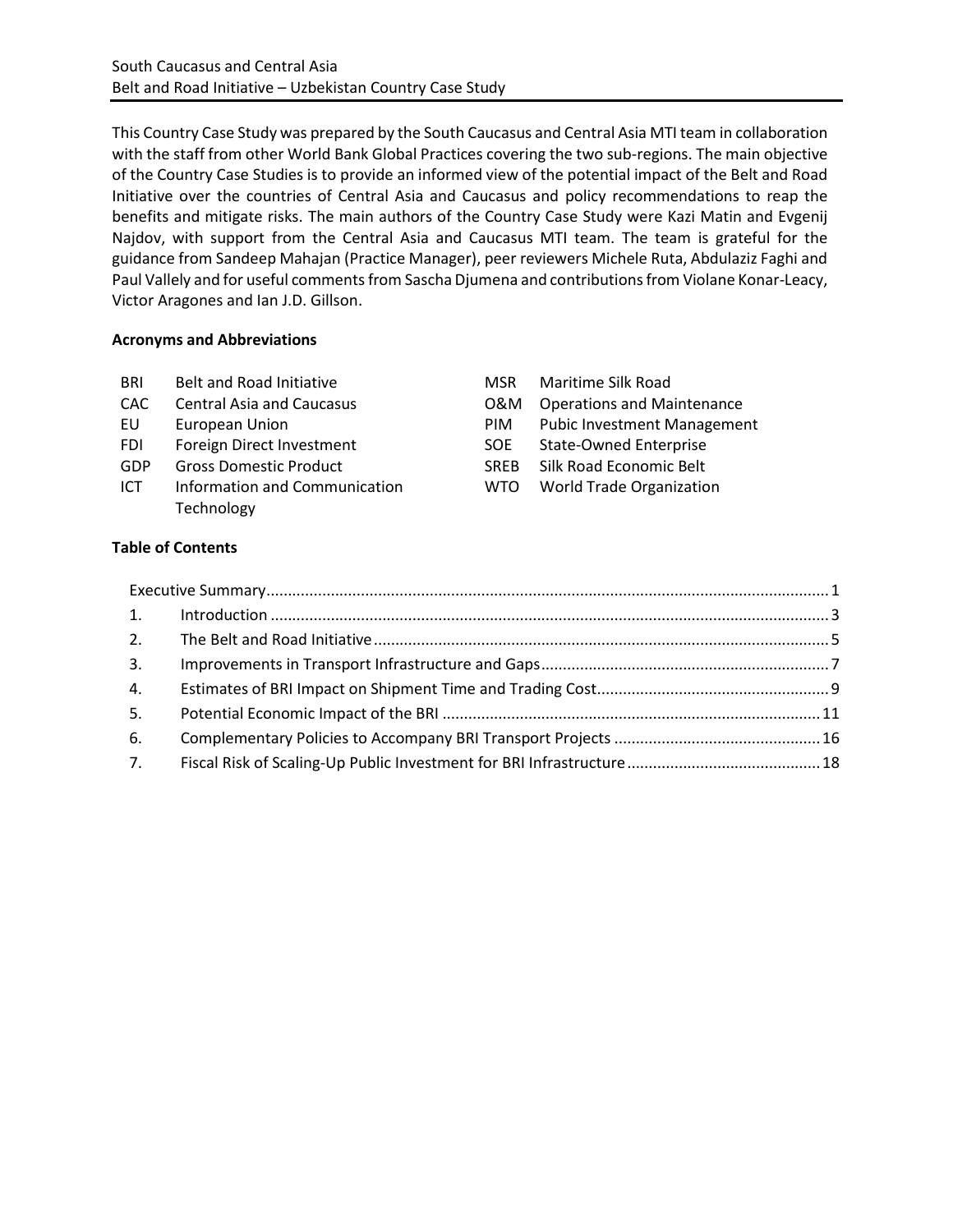# <span id="page-2-0"></span>Executive Summary

**Uzbekistan is well placed to be one of the biggest beneficiaries of the Belt and Road Initiative (BRI) provided it makes rapid progress in reforms that complement BRI transport projects.** Until recently, the Uzbek economy was relatively closed and state-dominated with border closings frequent and unpredictable. However, reforms over the last three years have been inspiring. With the largest and youngest labor force in the region and considerable agricultural and manufacturing capacity, the potential for significant BRI dividend is high. But to realize that potential, Uzbekistan must progress in reforming trade facilitation and logistics, opening-up trade and private investment and removing sector-specific constraints to expansion in agriculture and manufacturing, so that FDI and exports can respond to BRI improvements. Also, to reduce the spatial concentration of benefits from BRI, policies must encourage worker mobility and expand access to services across the country.

**The financing and support for building common cross-border transport network provided by BRI is a boon to Uzbekistan's transport connectivity.** As a double landlocked country, it benefits from additional financing, including from China, for its own transport infrastructure and for those of its neighbors. Two of the BRI routes pass through Uzbekistan connecting eastward to China through either Kazakhstan or the Kyrgyz Republic; west and southward those two routes merge in Tashkent and transit in Turkmenistan to reach Iran, West Asia and India, the latter connected from Iranian ports. Uzbek shippers can also connect to Europe, the Caucasus and Turkey by accessing the train services on two other routes passing through Kazakhstan.

**The fall in shipment time and the rise in exports arising from the completion of BRI transport projects can be magnified by reforms in trade facilitation and logistics.** BRI improvements in transport infrastructure are estimated to reduce Uzbek shipment time by almost 15 percent, the largest reduction among BRI countries. Falling shipment time will in turn raise Uzbek exports by between 13 and 23 percent. The higher estimated increase is the combined effect of completed BRI transport projects and reforms that halve border-crossing-delays.

**Estimates also show that the BRI boost from lower shipment time is much greater for more timesensitive items like agriculture, processed food, textile and leather products and processed metals.** As these items line up well with Uzbek comparative advantage, the potential for these exports to grow is high, as long as the sectors are able to attract foreign investors with the requisite technology to produce competitively and reforms facilitate expanded domestic supply.

**The benefits from BRI are likely to be distributed unevenly within the country though policies could reduce the degree of spatial inequality.** Developed urban hubs closer to border crossings typically gain more. In Uzbekistan, the eastern areas including Tashkent and the Fergana valley are likely to benefit the most. This spatial inequality in the distribution of BRI benefits can be reduced by reforms that encourage greater worker mobility and expand access to services across the country.

**Uzbekistan is well placed to invest more in infrastructure without endangering its medium-term debt sustainability.** As a country with low risk of debt distress, it has the fiscal space to invest additional funds in BRI projects within its territory over the next few years. The fiscal risk of scaling-up Uzbek investments in BRI infrastructure is relatively low, especially if the country continues to strengthen its fiscal institutions, including adoption and implementation of a medium-term expenditure framework and improvements in public investment management.

**Stronger regional cooperation is needed to reap the benefits of improved physical infrastructure.** There has been no lack of cooperation initiatives in Central Asia and Caucasus (CAC), though these appear to have had only limited usefulness, including due to selective coverage of trade and transport issues,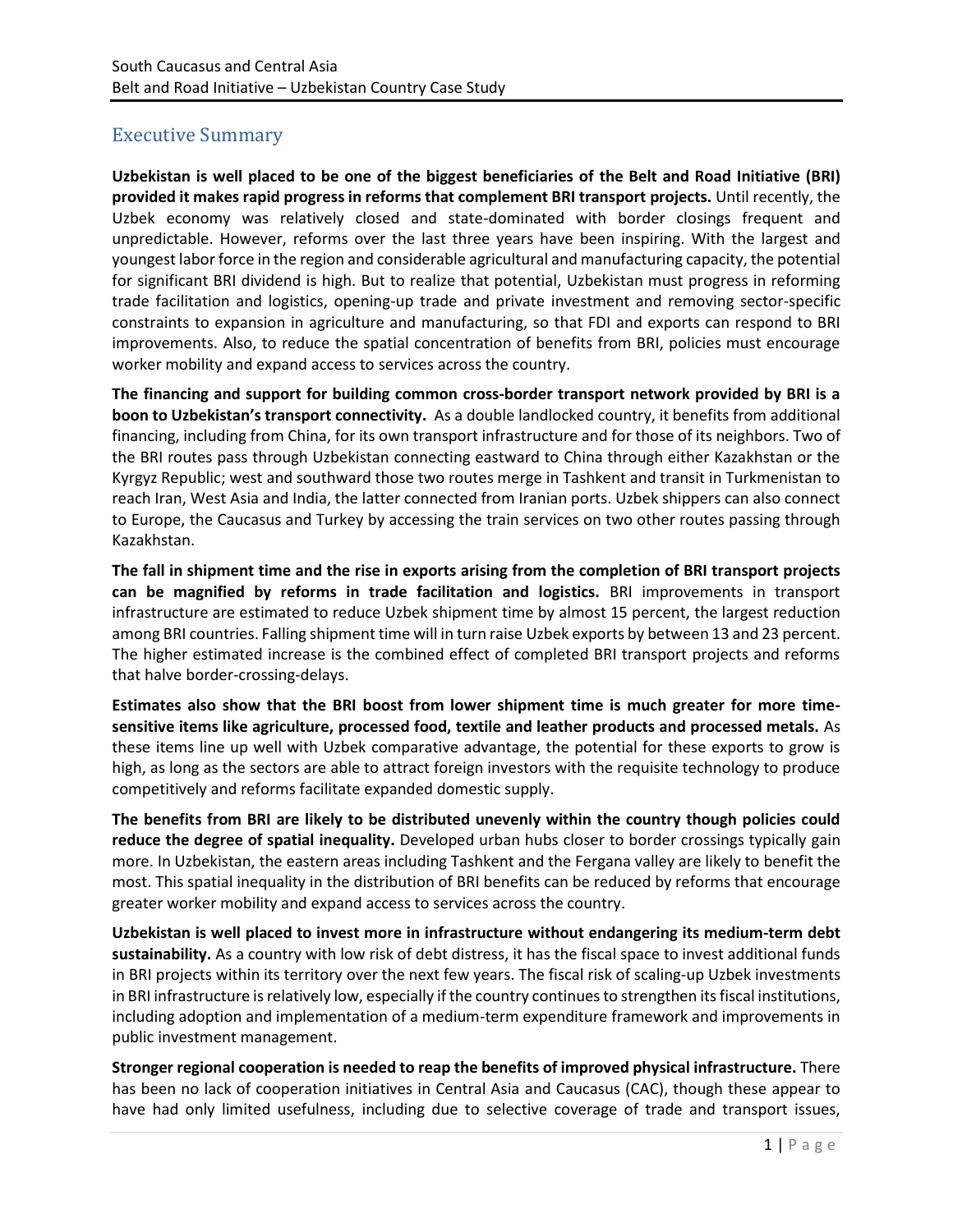complex rules, as well as lack of functioning dispute resolution mechanisms. In the case of Uzbekistan, significant gains are available from joining the World Trade Organization (WTO) and ensuring regional integration efforts are done in line with good international practice. Closer cooperation with neighbors through harmonizing procedures could go a long way to improve the reliability of the transport corridors.

**While the COVID-19 pandemic is reshaping supply chains, the integration agenda will remain a key ingredient of development strategies for countries like Uzbekistan**. This note presents results of modeling exercises undertaken prior to the COVID-19 pandemic and does not capture the ongoing discussions about near-shoring production and reconfiguring global value chains. In fact, the role of global value chains in global trade had stalled even prior to the pandemic and COVID-19 has strained them further (World Bank, 2020). Still, a common transport infrastructure continues to make sense as the case for international trade, through differences in comparative advantage, specialization and economies of scale, remains strong. In fact, a number of the CAC countries, including Uzbekistan, could benefit from efforts of companies to diversify production from China. These countries will; however, need to pay more attention to debt sustainability and put more efforts in improving trade facilitation to better manage the risks from the slowdown of the global economy and ensure transport chains remain stable.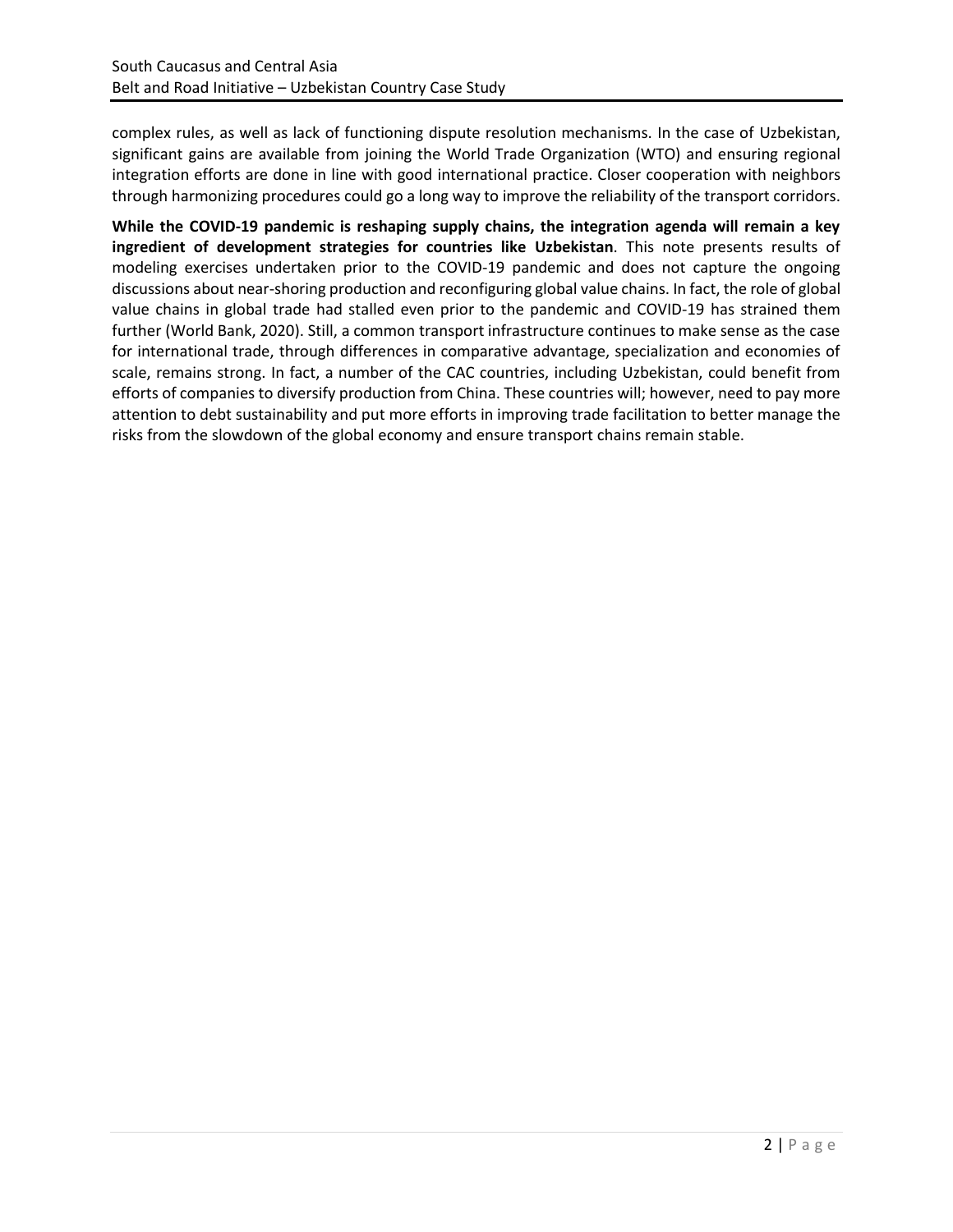# <span id="page-4-0"></span>1. Introduction

**1. Uzbekistan is a resource-rich country with a relatively young population of 33 million, the largest in Central Asia**. It is also a geographic pivot for the region, bordering all other Central Asian countries and Afghanistan, with transit connections in all directions. As a double landlocked country, it is uniquely dependent on these cross-border transport connections and on how well they work. It can also potentially be the largest market in Central Asia and given its sizeable young labor force and substantial agricultural and manufacturing capacity, a major regional exporter.

**2. Uzbekistan has grown robustly for more than two decades without generating adequate employment for its growing working-age population.** This growth was driven more by harnessing its gas and mineral resources and less by harnessing its large labor force or its land more productively. Most of its economic activity in mining and manufacturing was carried on by public entities and its farmers were subject to planned land allocations for crops. Though the state-owned and resource sectors prospered, they were unable to create sufficient employment resulting in substantial emigration and domestic unemployment. GNI per capita (Atlas method) was US\$2,020 in 2018 while poverty is estimated to affect around 9.2 percent of the population (measured at the PPP US\$3.2/day international definition for lower middle-income countries).

**3. The country, however, has a large industrial labor force with good manufacturing skills, better than most countries in the region**. This was developed on the back of a large state-run protected manufacturing sector that was not very competitive internationally. Nevertheless, manufacturing was well-diversified, including producing chemicals, fertilizer, cotton fiber and textiles, telecom equipment, motor vehicles, locomotive and aircraft assemblies and so on.

**4. It also has a robust agricultural sector that grew at an average annual rate of more than 6 percent since 2003**. The strongest growth has come from crops other than wheat and cotton, mostly from horticulture. Despite restrictions on farmers' use of land for horticulture, horticultural products have become the second largest agricultural export after cotton. It also has a notable livestock sector and exports meat, mostly in the region.

**5. Notwithstanding its rich resources as well as agricultural and manufacturing capacity, the country's trade performance has remained below its potential**. Total trade as a share of GDP has been on a downward trend since the global financial crisis, averaging only a quarter of GDP in 2015-16, though it has been recovering since. Thus, moving towards a more competitive manufacturing and agricultural sector could play an important role in tapping its full trade potential.

**6. In 2017, a new government announced a dramatically different policy course by implementing reforms and promising further reforms to build a more open and market-oriented economy**. It depreciated the local currency, the som, and unified the exchange rate system. Prices of most goods were liberalized and administered energy prices were raised in several steps to more appropriate levels. The tax system is being reformed. The 2017-21 *National Development Strategy* includes specific commitments to WTO accession and the further simplification of customs tariffs and procedures. The government's current goal is to grow at an average annual rate of 6 percent to attain upper middle-income status by 2030 and to create 500,000 new jobs annually during that period. For this purpose, it plans to provide greater freedom to the private sector and to farmers and to liberalize its trade and FDI regimes. Reducing government involvement in the economy and strengthening infrastructure are among its several priority areas of action.

**7. The transport infrastructure of Uzbekistan has been improving since 2000 and the BRI offers the prospect of improving it substantially**. Its cargo transportation depends more on road than rail because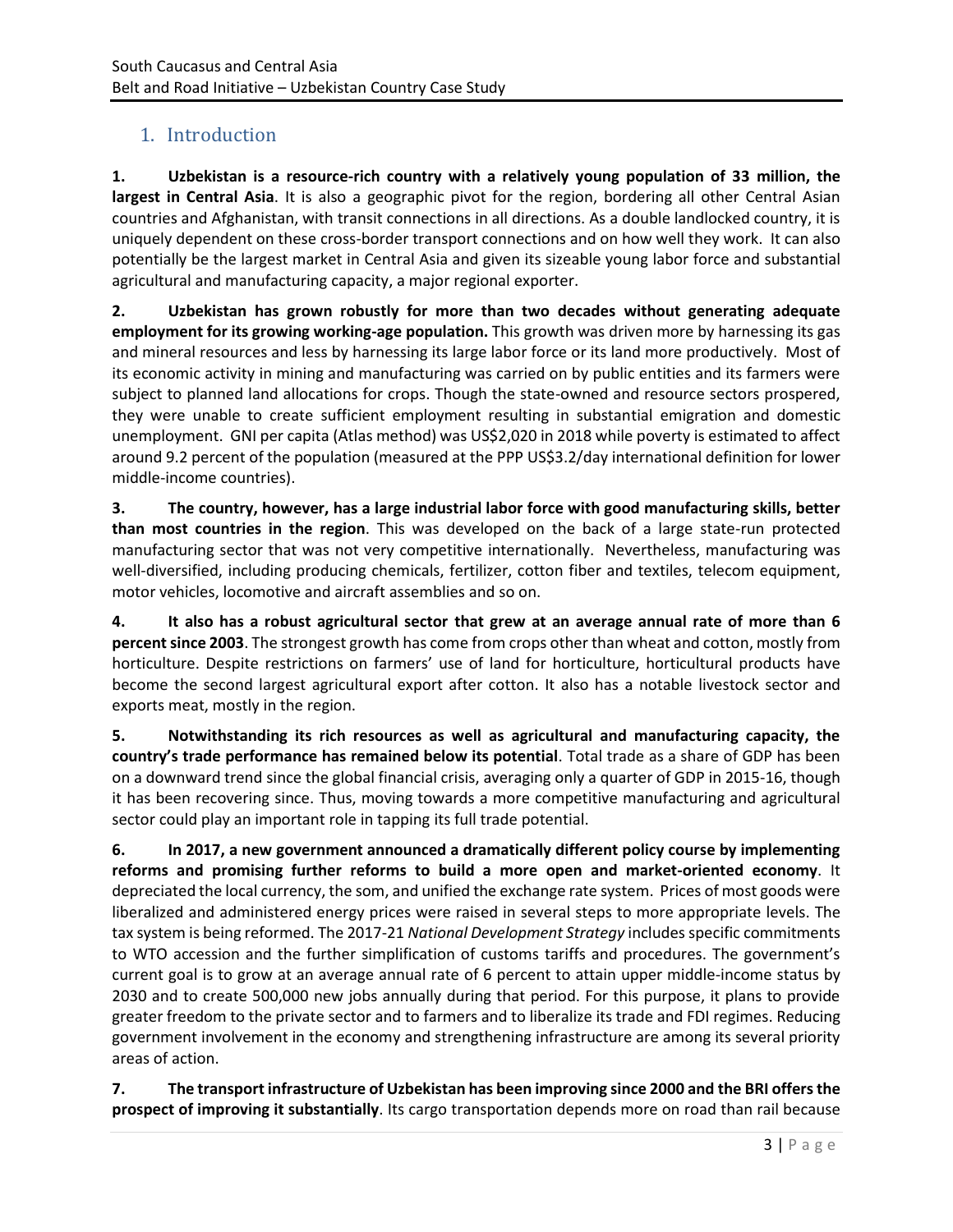of the difficult mountainous terrain. Inefficiencies and delays at its border crossings make for even longer transport times than its transport infrastructure warrants. The BRI envisages investments in transport projects along six BRI corridors connecting China by rail to cities in Russia, Europe, Turkey, Iran, West Asia, South Asia and South East Asia. Two of those BRI corridors transit through Central Asia and the Caucuses (CAC) region using five different routes to connect China to Europe, Turkey, Iran and West Asia. Of these, two routes pass through Uzbekistan connecting its cities to China and Iran faster than before. Tashkent can also use the other routes through Kazakhstan to connect more speedily to Europe.

**8. Improved cross-border transport connections can provide an anchor for increasing growth and reducing poverty**. The BRI infrastructure projects can be a potent instrument for increasing Uzbek exports, FDI, and GDP when they are accompanied by complementary policies. The fact that Uzbekistan is already implementing reforms and plans to continue doing so to build a more open and market-oriented economy augurs well for maximizing the benefits of BRI and minimizing its risks.

**9. This note summarizes the potential impact of BRI over connectivity and the Uzbek economy**. It looks at how, if implemented fully globally, the BRI contributes to better transport connections and greater economic integration of Uzbekistan, discusses improvements in Uzbek cross-border transport, electricity and ICT infrastructure to-date, and the potential impact of the completion of BRI transport projects around the world on lowering Uzbek shipment times. It further looks at the likely economic impact of BRI reductions in shipment time on its export and FDI, the within country regional distribution of that impact and how complementary polices can enhance that positive impact and mitigate potential risks. Finally, it also examines the fiscal risk of the Uzbek government scaling-up investment in BRI transport projects in the coming years.

### Box 1: Quantifying the impact of BRI

The results presented in this Country Case study envisage the full implementation of all BRI transport infrastructure projects and as such are not an assessment of the impact or the cost and benefit of individual corridors or projects. The estimates were derived as part of the preparation of the World Bank's "Belt and Road Economics: Opportunities and Risks of Transport Corridors" report which uses empirical research and economic modeling to provide an objective analysis of opportunities and risks of BRI transports corridors. Estimates of the gains in shipment time were calculated by a combination of geographical data and network algorithms between 1,000 cities in 191 countries. The global network of railways and ports in 2013 is used to estimate the pre-BRI shipment times. The network is subsequently upgraded with planned infrastructure projects as part of the BRI to derive post-BRI shipment times. The projects were selected based on the criteria that the transport project is located on the corridor and that the project has been explicitly mentioned as part of BRI in an official document. This is neither exhaustive not an official list of BRI transport projects. On the two corridors that go through CAC, the report identifies around two dozen of transport connectivity projects. Out of these, around half were operational in 2019, six were under construction and the remaining were proposed.

Next, sectoral estimates of "value of time", considering each pair of countries and each sector, transform the reduction in shipment time into reductions of trade costs. Importantly, the analysis does not assume that all infrastructure projects are good. In fact, in a separate analysis of 68 BRI projects globally, Reed and Trubetskoy (2019) show that half of them generate little value when built in isolation; however, when the entire network of projects is built, this share falls to around one-third. This confirms the inter-dependence of projects as well as the importance of proper project selection and appraisal. Finally, a range of models (computable general equilibrium, structural general equilibrium and gravity models) are used to estimate the impact of the reduced trade costs on trade, FDI and GDP.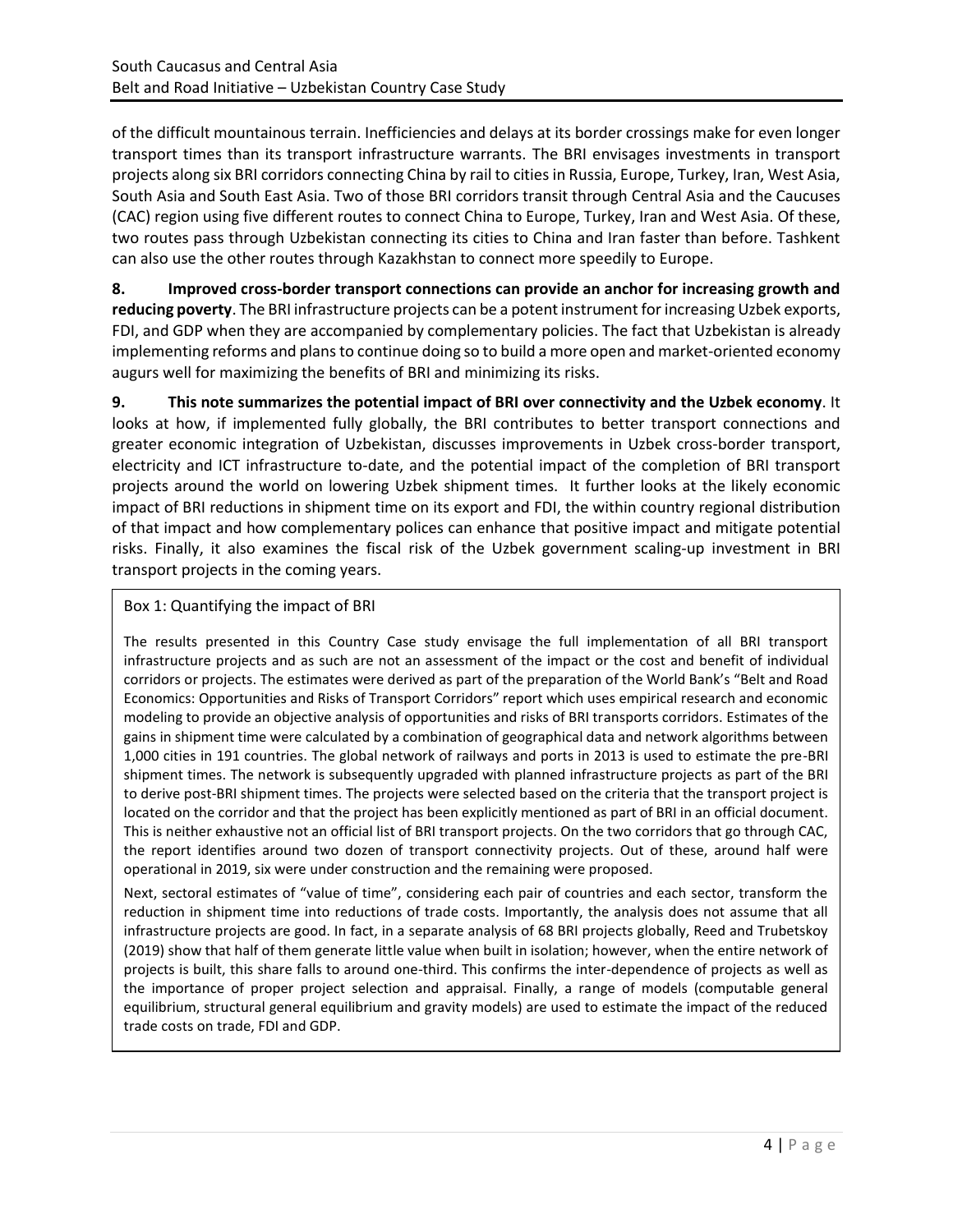# <span id="page-6-0"></span>2. The Belt and Road Initiative

**10. The BRI, announced in 2013, is an ambitious multi-year Chinese effort to improve international transport infrastructure and increase economic integration**. Its goal of better transport connections and greater economic integration is to be achieved through substantial Chinese financing of transport infrastructure and other complementary infrastructure in the BRI countries, better policy coordination among those countries, and larger flows of outward foreign direct investment (FDI) from Chinese private firms and SOEs, all aimed at promoting "orderly and free flow of economic factors, highly efficient allocation of resources and deep integration of markets" (NDRC et al 2015).

**11. The initiative envisages implementation of a series of transport infrastructure projects along the** *Silk Road Economic Belt* **(SREB) land corridors and along the** *21st Century Maritime Silk Road* **(MSR) sea-routes**. The SREB seeks to improve China's transport overland to Europe, Russia, Central Asia, the Caucuses, Turkey, Iran, West Asia, South Asia, and Southeast Asia through six BRI corridors: i) the New Eurasian Land Bridge Corridor; ii) the China-Central Asia-West Asia Corridor; iii) the China-Mongolia-Russia Corridor; iv) the China-Pakistan Economic Corridor (CPEC); v) the China-Myanmar-Bangladesh-India (BCIM) Corridor and vi) the China-Indochina Peninsula Corridor. The MSR seeks to build or improve ports along the sea routes linking China's coast, one crossing the South China sea through the Malacca strait to the Indian Ocean and extending to Europe, and another crossing the South China sea and extending to the South Pacific. The BRI envisages investments not only in the corridor infrastructure (rail, road and port projects to improve cross-border transport), but also in complementary infrastructure like power and ICT. The BRI builds on a number of other transport initiatives aimed at improving connectivity<sup>1</sup>, though the time and money cost of cross-border transport in the Central Asia and Caucuses (CAC) region remains high.



# Figure 1: BRI corridors

*Source*: Xinhua News Agency; Hong Kong Trade Development Council

<sup>1</sup> These include the Transport Corridor Europe Caucasus Asia (TRACECA) initiative, the Central Asia Regional Economic Cooperation (CAREC) program and the Special Program for the Economies of Central Asia (SPECA) program.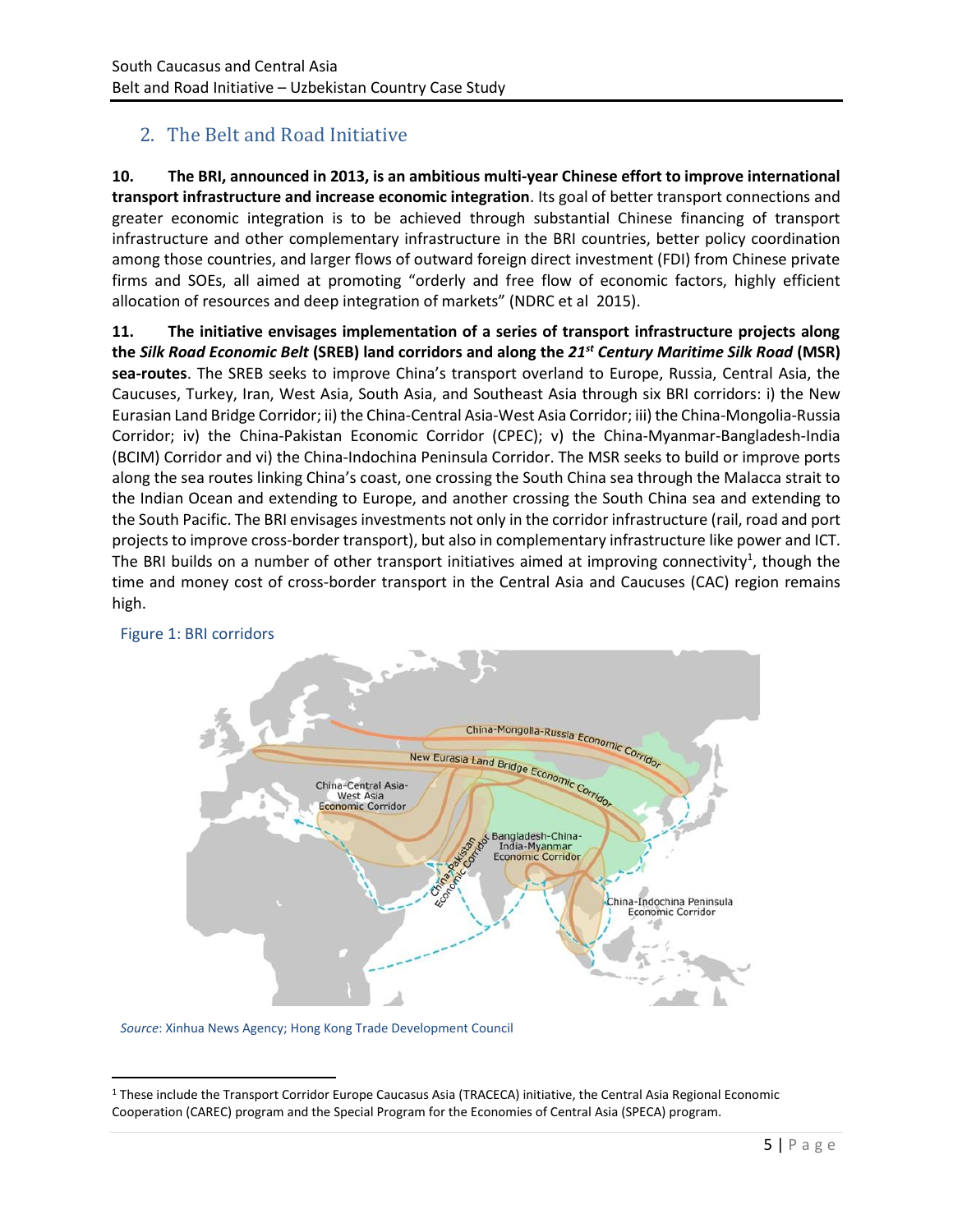**12. The two BRI corridors transiting through the CAC region connect China to Europe and China to Iran and West Asia, respectively**. The first uses two rail routes to reach Europe; one through Kazakhstan, Russia and Belarus while the other, through Kazakhstan, the Caucuses and Turkey. The second uses three routes to reach Iran and West Asia, with two of those passing through Uzbekistan. One of the routes goes through Kazakhstan, Uzbekistan and Turkmenistan, the second, through the Kyrgyz Republic, Uzbekistan and Turkmenistan and the third, through the Kyrgyz Republic, Tajikistan and Afghanistan.

**13. The proposed routes are potentially viable corridors**. First, most of the completed, ongoing and planned transport projects in the region are along these routes and thus provide CAC countries with their most direct exposure to BRI. Second, at least one major city of each country<sup>2</sup> is on one or more of these routes and each country can thus connect faster to the large economies of China, Korea, Europe, Russia, Turkey, Iran, and West Asia, as well as to each other. Third, China's dependence on these routes for faster transport to the European cities and to cities in Iran and West Asia, means that both China and the CAC countries will have an interest to continually improve the operation of these corridors. Importantly, while the BRI focuses largely on the main transport corridors, improvements to the transport network at the lower levels (for example, secondary and feeder roads) are needed to ensure that the countries and populations benefit fully from the main corridors.

Box 2: BRI Corridors and routes passing through CAC

The **New Eurasian Land-bridge BRI Corridor** connects **China to Europe** using two routes:

- **Route 1: China** (various cities, Urumqi, Alashankou) **Kazakhstan** (Dostyk, Mointy, Nur-Sultan, Petropavl) **Russia** (Yekaterinburg, Moscow) – **Belarus** (Brest) – **Poland** (Małaszewicze) – **Germany** (Duisburg) and onwards to various European cities. (Note: all are operational rail connections).
- **Route 2: China** (various cities, Urumqi, Khorgas) **Kazakhstan** (Altynkol, Almaty, Shu, Zharyk, Zhezqazghan, Saksaulskaya, Shalkar, Beyneu, Aktau) – **Azerbaijan** (Baku/Alyat, Ganja, Beyuk Kesik**) – Georgia** (Gardabani, Tbilisi, Akhalkalaki) – **Turkey** (Kars, Istanbul) and onwards by rail/road to various European cities. (Note: all are operational rail connections except Aktau to Baku, which is the Caspian Sea ferry segment).

**China-Central Asia-West Asia BRI Corridor** connects **China to Iran**/**West Asia** using three routes:

- **Route 3: China** (various cities, Urumqi, Khorgas) **- Kazakhstan** (Altynkol, Almaty) **- Uzbekistan** (Tashkent, Samarkand, Navoi) – **Turkmenistan** (Farab, Mary, Serakhs) – **Iran** (Sarakhs, Mashad) and onwards to West Asian cities (also India through Bandar Abbas) (Note: all are operational rail connections).
- **Route 4: China** (various cities, Kashgar) **Kyrgyz Republic** (Irkeshtam, Osh) **Uzbekistan** (Andijan, Pap, Tashkent, Samarkand, Navoi) – **Turkmenistan** (Mary, Serakhs) – **Iran** (Sarakhs, Mashad) and to West Asia (also India through Bandar Abbas). (Note: the route is mainly rail, except Kashgar –Irkeshtam – Osh segment by road)
- **Route 5**: **China** (various cities, Kashgar) **Kyrgyz Republic** (Irkeshtam, Sary Tash) **Tajikistan** (Karamyk, Dushanbe, Vahdat, Yavan, Nizhny Panj) – **Afghanistan** (Shir Khan Bandar, Kunduz, Mazar-e-sharif, Herat, Ghurian) – **Iran** (Torbat-e Heydarieh, Tehran) to West Asia (also, India thru Bandar Abbas). (Note: route connected partly by rail with two large segments, Kashgar – Irkeshtam – Sary Tash – Karamyk – Dushanbe and Nizhny Panj - Shir Khan Bandar – Kunduz – Herat – that are connected only by road today).

<sup>&</sup>lt;sup>2</sup> Armenia is the only exception because of the closed Armenia-Azerbaijan border and so Armenian cities could connect to China overland by rail through Russia, which is probably not competitive.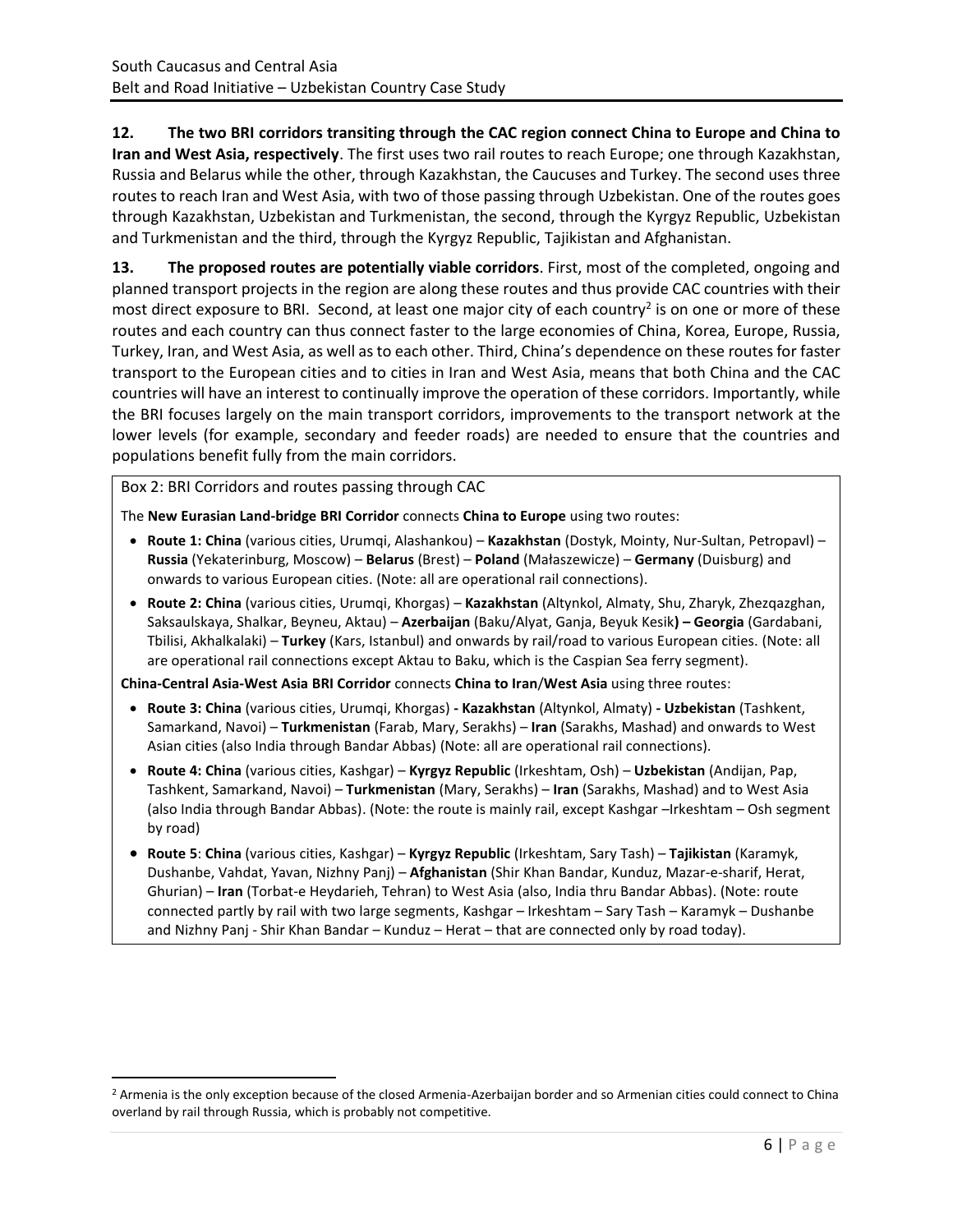# <span id="page-8-0"></span>3. Improvements in Transport Infrastructure and Gaps

**14. Uzbekistan's double landlocked geography and deficient transport infrastructure has imposed high cost on its trade for a long time, but this is changing gradually**. The Government has been investing systematically since 2005 to fill important gaps in its road and rail connections. The quality of its transport infrastructure today is similar to that of Kazakhstan and better than other CAC countries but short of the levels seen in other countries in the Europe and Central Asia (ECA) region. Outside urban areas, its road access is on par with the other countries in Central Asia, a region that scores poorly on rural accessibility, thus providing limited connectivity of hinterlands to markets. There remain big gaps in the quality and coverage of its cross-border transport infrastructure given its unavoidable dependence on the quality of transport network of its neighbors.



Figure 2: Infrastructure quality needs to improve … Transport infrastructure quality (1=low to 5=high) Rural Access Index (in %)



*Source*: World Bank 2018 Logistics Performance Index *Note:* rural people who live within 2 kms of an all-season road as a proportion of the total rural population. *Source*: Mikou at all (2019)

**15. Inefficiencies and delays at its border crossings remain substantial**. In 2019, it was ranked 152nd in the world on 'Trading across Borders' by Doing Business Report largely because of long times and high cost of document processing and 99<sup>th</sup> by Logistics Performance Index (LPI).<sup>3</sup> Baniya and others (2018) find that the shipment time required by Uzbekistan to trade with BRI partners is more than 17 days and with China, 27 days; the latter is a long time given its relative proximity to China.

**16. Trade policy has been liberalizing in recent years but remains the most restrictive in the CAC region.** In 2015, its simple average MFN tariff rate was around 15 percent (applied rate 7.8 percent). Nontariff measures like licenses, discriminatory taxes, technical barriers to trade (TBTs) add to the restrictiveness of the trade regime. However, discussions have intensified recently on Uzbekistan's membership in the World Trade Organization (WTO) which is likely to lead to more liberal trade policy.

**17. The government of Uzbekistan has been a big investor in recent years in the Uzbek segments of the two BRI corridor routes as well as in other cross-border rail links**. The country is now better connected to China, Afghanistan, Iran and through Iranian ports to West Asia and India, as well as to neighboring Central Asian countries. The Tashkent – Almaty rail link in BRI corridor route 3 (Box 2) was

<sup>&</sup>lt;sup>3</sup> LPI's rank for customs performance was significantly worse (140<sup>th</sup>) as also for ease of arranging competitively priced international shipments (120<sup>th</sup>).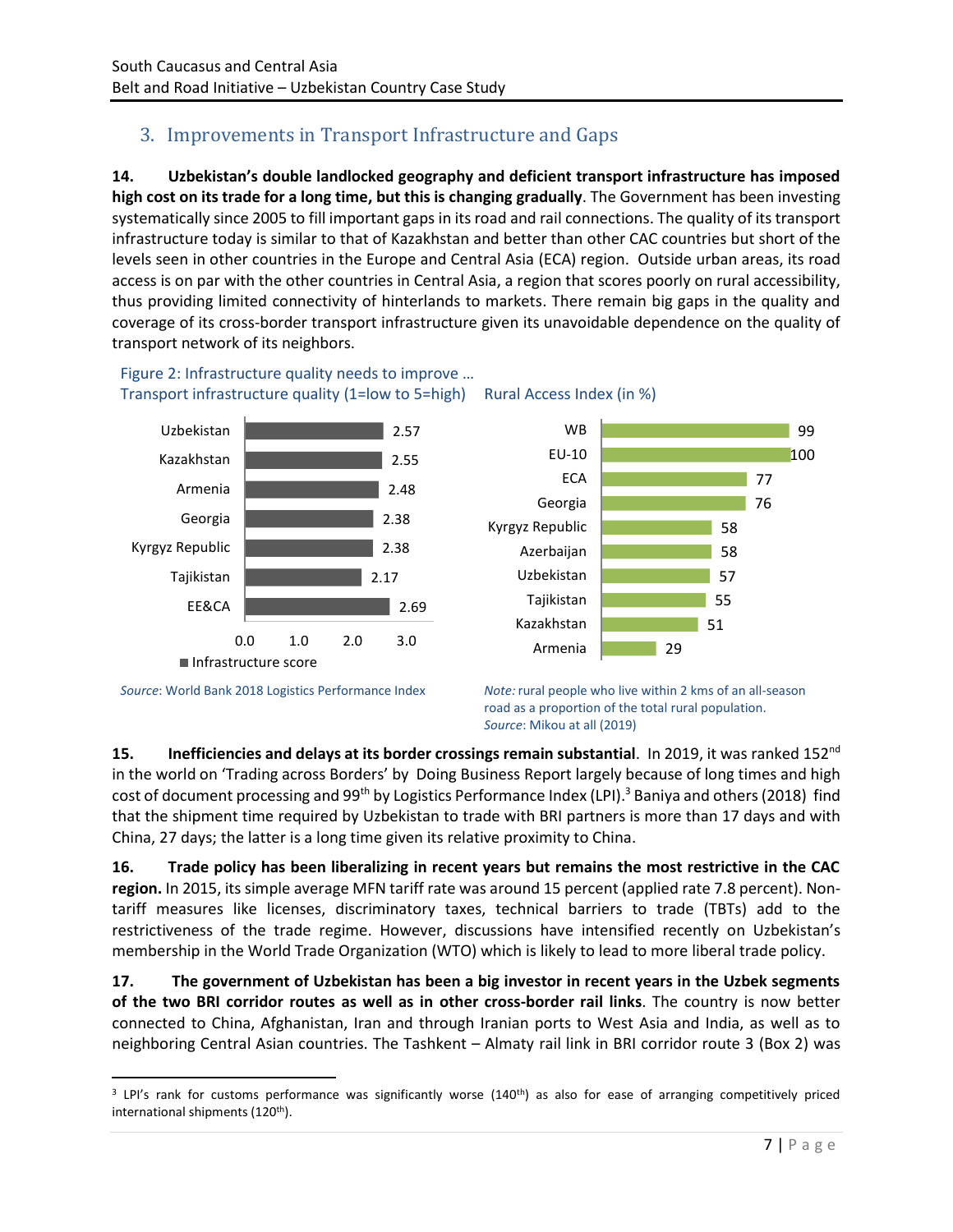upgraded to a high-speed connection. The Andijan – Pap – Angren – Tashkent rail segment of BRI corridor route 4 was improved with the building of the tunnel and the electrification of rail tracks in 2016. Its crossborder rail connection to northwest Kazakhstan, specifically to Beyneu and Aktau port, was upgraded to high-speed rail segments between Samarkand and Bukhara as well as between Bukhara and Miskin, on route to Nukus. The Samarkand – Qarshi – Termez rail connection to Hairatan and Mazar-e-Sharif in Afghanistan was electrified. The rail route from Saryasiya to Tursunzadev in Tajikistan and that between Tashkent and Balykchy in Kyrgyz Republic were also rehabilitated.







#### *Source*: Logistics Performance Index 2018 *Source*: Doing Business 2020

**18. These recent investments also improved domestic rail and road connections among various parts of the country.** Tashkent is now better connected by rail to its Ferghana valley in the east, to Jizzak, Samarkand, Bukhara, Miskin and Nukus in the southwest and west, and to Qarshi and Termez in the south. Most of these cities are also connected by road, some of them recently upgraded, like the Samarkand  $-$ Termez road and the Tashkent – Nukus – Beyneu (Kazakhstan) – Atyrau (Kazakhstan) road.

**19. Uzbekistan can also access a much faster rail connection to Europe and Turkey through Almaty and Nur-Sultan**. More than a decade ago, rail transport between China and Europe was no faster than by sea, but the first block train between Chongqing (China) and Duisburg (Germany) through Kazakhstan and Russia travelled in 16 days, half the time it took by sea (Arvis & Rastogi 2015, Shephard 2016); train travel time and costs per container has been coming down since. The frequency of China-Europe trains has risen to more than 10 a day. International and local logistics companies are offering varied services including refrigerated containers, less-than-full-container-load consignments, door-to-door deliveries and preannounced schedules. <sup>4</sup> This makes it possible for Uzbek shippers to reach the Caucuses, Turkey and European cities much quicker than before using these regular China-Europe trains.

**20. There are infrastructure gaps still to be filled in its cross-border connections.** First is the lack of rail tracks for the Kashgar – Irkeshtam – Osh – Andijan segment of BRI corridor route 4 and no agreement on whether or when it may be built. Second, infrastructure for the dry ports/terminals at Andijan and at

<sup>4</sup> The China-Europe trains started as a 'customer-driven' model of full 'block' trains organized by companies but has evolved increasingly to a 'retail model' of regular trains based on agreements between international logistics companies and operators/agencies in transit countries, where logistics companies organize train schedules.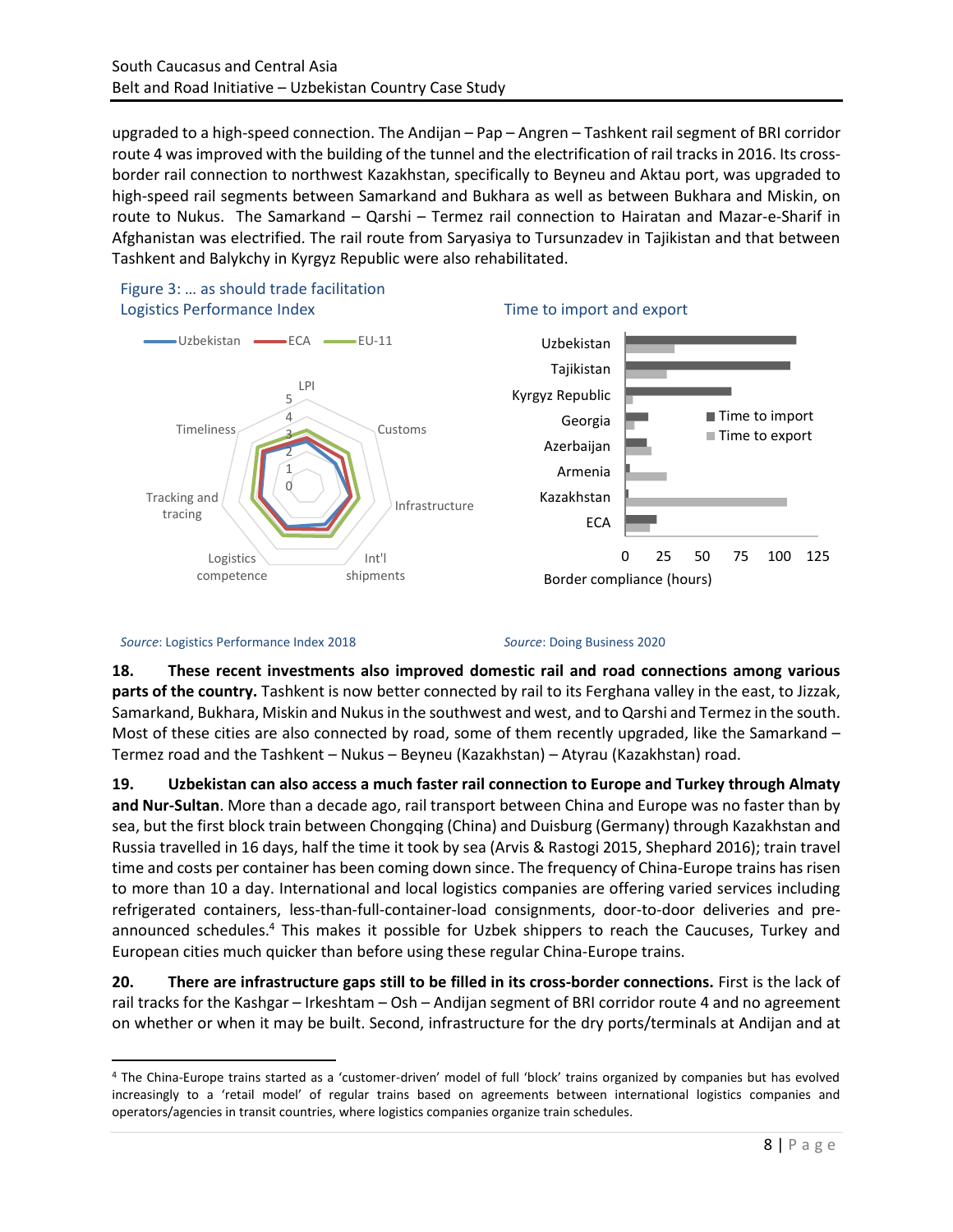Angren on the same route will need to be upgraded as they are handling growing traffic that includes Uzbek import and export cargo as well transit cargo for other countries. Third, the dry port/terminal at Bukhara close to the Turkmen border on route to Iran needs modernization and expansion. They need to operate like effective international logistics centers with adequate warehouse space and container handling capacity to transfer and consolidate cargo efficiently.

# <span id="page-10-0"></span>4. Estimates of BRI Impact on Shipment Time and Trading Cost

**21. The completion of BRI transport projects around the world<sup>5</sup> , together with those in Uzbekistan and the CAC region, will reduce Uzbek shipment time**. The BRI transport projects in different parts of the world increase the number of rail<sup>6</sup> and port connections in the global transport network, improve the speed of travel along the upgraded or newly-built rail segments and seaports of the network, and add to available route options for shippers to reach their destinations. Because all countries are linked to each other through the global transport network, any fall in a country's shipment time in one region affects the shipment time of countries in other regions, as they are all part of the same global network. The shipment time of Uzbekistan is thus lower not only because of the BRI corridors in the country and in its region, but also because of similar projects in other regions within the global network.<sup>7</sup>

|            |      | Average time to<br>trade to |                | <b>Reduction in</b><br>time to trade |
|------------|------|-----------------------------|----------------|--------------------------------------|
|            | BRI  | China                       | Lower<br>bound | Upper<br>bound                       |
| <b>ARM</b> | 15.5 | 32.1                        | 2.2            | 2.8                                  |
| <b>AZE</b> | 13.8 | 22.5                        | 6.1            | 7.1                                  |
| <b>GEO</b> | 14.6 | 32.6                        | 2.6            | 3.5                                  |
| <b>KAZ</b> | 15.4 | 12.0                        | 4.4            | 8.3                                  |
| KGZ        | 20.7 | 15.2                        | 8.5            | 12.9                                 |
| TJK        | 18.7 | 31.7                        | 3.0            | 3.9                                  |
| <b>UZB</b> | 17.3 | 27.0                        | 13.6           | 15.2                                 |

#### Table 1: Investments will lower the time to trade Figure 4: as well as the costs of trade



Lower bound refers to a scenario of preference for maritime links. In the upper bound, this preference is removed. *Source*: Baniya et al 2019 *Source*: Constantinescu et al (2019), unpublished

**22. The completion of ongoing and planned BRI transport projects is estimated to lower Uzbek shipment time by 15.2 percent (Baniya et al 2019) which is the largest reduction among BRI countries.<sup>8</sup>** Currently, it takes slightly above 17 days to trade between Uzbekistan and its BRI trade partners on average, and almost 27 days to trade with China. This means that shipment time is estimated to fall by more than 2.5 days for trade with BRI countries and by more than 4 days for trade with China. More importantly, the percentage reduction in Uzbek shipment time could be nearly twice the estimate above,

<sup>5</sup> All BRI transport projects have been compiled into a list in De Soyres et al 2018 and Reed and Trubetskoy 2019.

 $6$  Most international trade is carried by sea, with rail as the second most important mode of transport and so estimates of shipping time is based on the impact of BRI rail and port projects only.

<sup>7</sup> The BRI is estimated to reduce the average shipping time for all country-pairs in the world from 22.9 days to 22.3 days (upper bound) i.e. a reduction of around 15 hours or of 2.7 percent including those countries that do not host any BRI transport projects. 8 Refers to upper bound scenario which assumes the ability to switch trade between different transport modes once transport projects are completed. Restricting trade to the same transport mode (lower bound) results in a reduction of time to trade of 13.6 percent.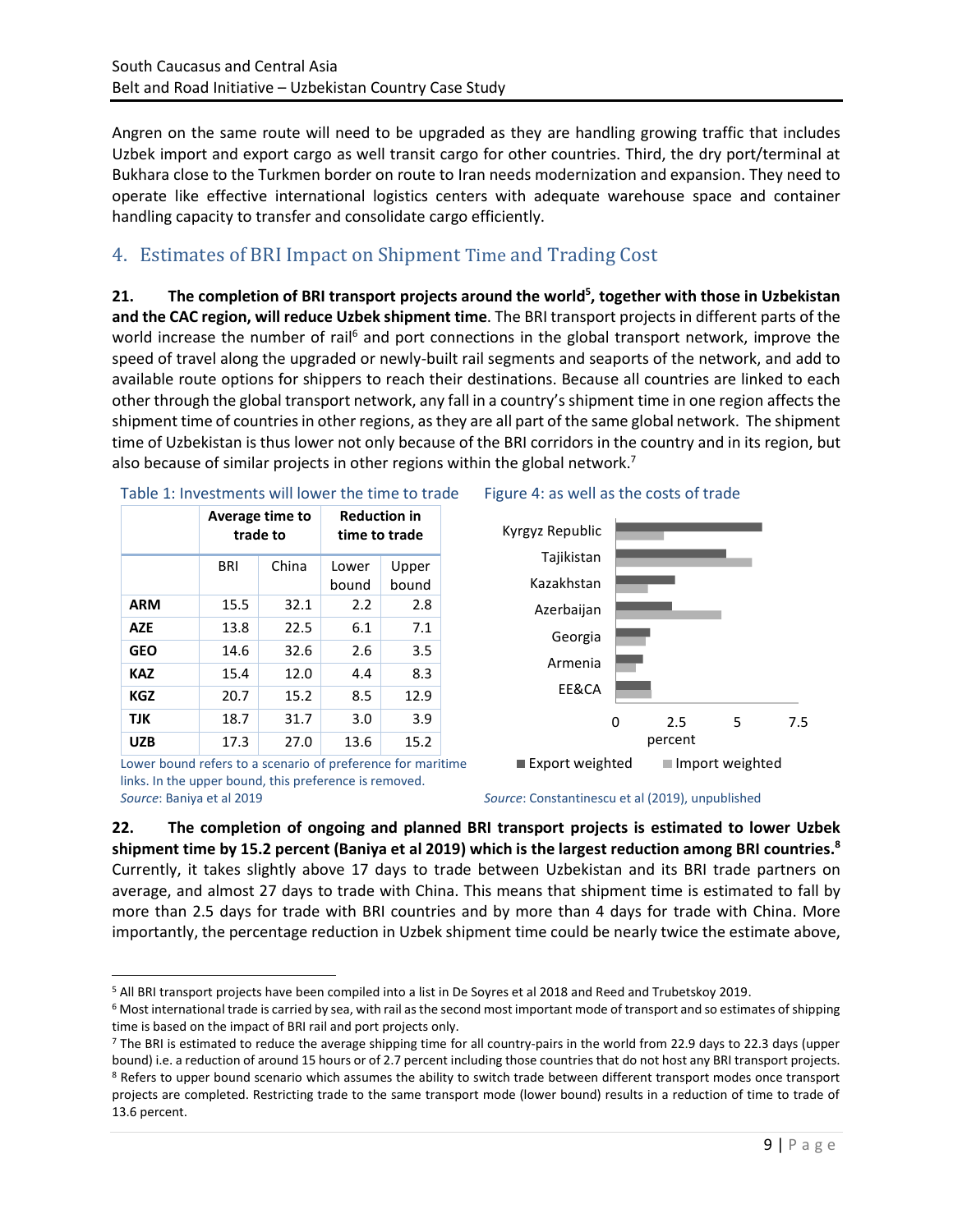if the completion of BRI transport projects is accompanied by reforms in trade facilitation and logistics that succeed in halving border-crossing delays (Baniya et al 2019, Figure 5).

**23. Trade costs will fall too**. Shipment time affects trade flows just as tariffs and freight costs do, because customers and firms' value accessing goods in a timely manner, and any delay in serving different markets reduces trade flows.<sup>9</sup> Reductions in shipment time, either through improvement in transport infrastructure and/or in the efficiency of border-crossing, will lower Uzbek trade costs too, <sup>10</sup> though no estimate of that decline is available.

### Box 3: Electricity and ICT infrastructure and gaps\*

The analysis in this note is focused on transport connectivity and economics; however, other infrastructure will also be important for countries to be able to reap the benefits of improved transport connectivity and this box provides some information on the infrastructure and gaps in energy and ICT.

**Energy.** The power sector has expanded to support economic growth, but inadequate investment over time is emerging as a constraint to the adequacy of supply and its reliability a problem. The generation mix is excessively dependent on gas thermal plants that provide more than 80 percent of the country's power generation; followed by hydropower and coal, with solar power having a negligible share in the total. Nearly two-fifths of installed generation capacity is past or close to the end of its operating life while the older thermal units continue to use gas inefficiently. There are bottlenecks in transmission with several grids past their service-life resulting in unreliable supply and large technical losses. Most of Uzbekistan's generation, transmission and distribution assets are owned and operated by numerous subsidiaries of a single state-owned holding company, Uzbekenergo. Uzbekistan is ranked as a relatively high 36 place in the world for "Getting Electricity' indicator of the 2020 Doing Business Report, reflecting relatively low number of procedures that are completed faster compared to peers in the ECA region. Reliability is high with low outages and an adequate institutional and oversight functions.

At the same time, investment needs can be reduced if existing inefficiencies in demand are tackled. The industrial sector is the largest consumer of electricity, followed by agriculture, and each use power rather inefficiently because of outdated and energy inefficient industrial machinery and water-pumping facilities. The residential and public buildings are also energy inefficient.

Investment in the Uzbek electricity sector has historically been publicly funded, but other options may have to be explored in future. Uzbekenergo has limited resources to invest given the tariff structure which could be below cost-recovery levels. Under the current institutional set up, the government is planning to introduce contractbased independent power producer projects through tenders for build-own-operate (BOT) arrangements to promote private funding of generation. China has financed several power generation projects in recent years, including a thermal power plant at Angren as well as substantial upgrading of three hydropower plants around Pakem river. Other investments in the sector are under discussion.

**ICT**. Uzbekistan's telecom market remains un-liberalized, and the state-owned Uzbektelecom has a monopoly on the international gateway. According to the Ministry of Information Technologies and Communications (MITC), the international internet bandwidth reached 1.2 Tbps by November 2018, but independent sources put this value at much lower levels. MITC also has reported that as of April 2019, the total length of fiber optic communication lines in the country reached 30,000 km. There are six transnational connections. There are no restrictions on licensing operators of domestic long-haul and inter-city networks, and some mobile network operators (MNOs) are building their own fiber networks, but the incumbent operator remains dominant.

The digital connectivity of Uzbekistan is limited. Around half of the population was connected to the internet in 2018, below the middle-income country average and better performing peers in the region, suggesting that many Uzbek are yet to be touched by the digital revolution. As a double landlocked country, Uzbekistan is entirely reliant on terrestrial links (satellite connectivity is not allowed). The domestic fiber optic network is still low for a country

<sup>9</sup> Trade cost equals the sum of the cost of tariff, the cost of freight and cost of shipment-time, all expressed in ad valorem terms. <sup>10</sup> However, the same fall in shipment time in two countries can generate differing magnitudes of decline in trade costs because some goods are more time-sensitive than others and the composition of trade in respect of such goods may differ in the two countries.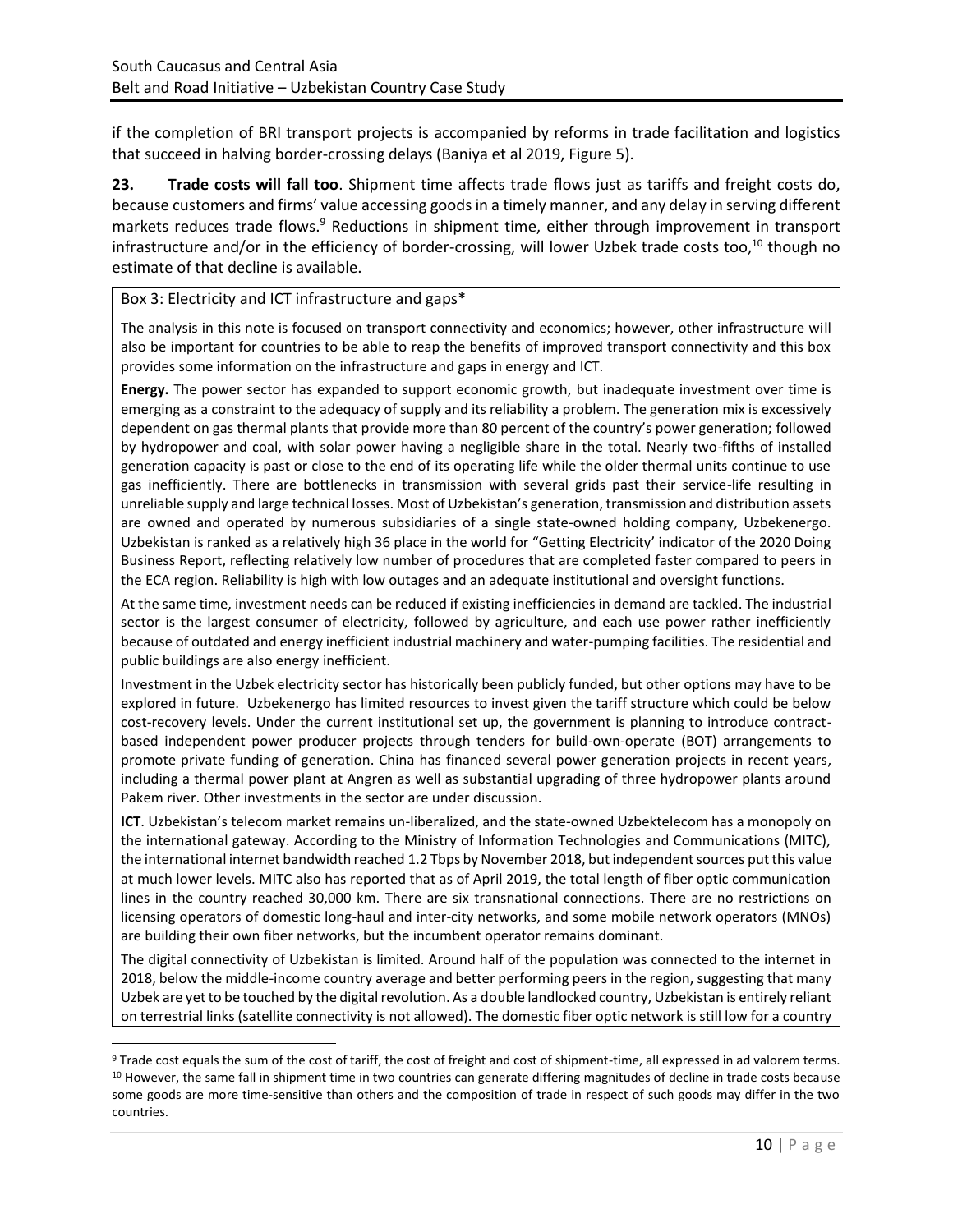its size. There is still no connectivity (mobile and fixed) in over 400 villages of the country and over 70 percent of all villages has only 2G/3G mobile connectivity, which limits further expansion of higher mobile connectivity (e.g. LTE) in those areas. MITC has announced plans to deploy 120,000 km of fiber optic infrastructure across the country during 2019-2021, to include connecting all public schools and hospitals by the end of 2021. Plans are to cover all settlements with 4G by 2023.

So far, there have been no Chinese investment in the sector, but this may change soon. The authorities have discussed with Chinese companies Huawei and CITIC Guoan Information Industry plans to invest over US\$1 billion in the development of Uzbekistan's digital infrastructure, including 5G technologies.

Uzbekistan needs a strategic plan or roadmap to guide transformation of its telecommunications sector during the country's transition to a market economy. The lack of such a document is resulting in a piecemeal approach that is impacting sector investment and development. The priority reform needed is liberalization of the international gateway access and allowing all operators direct connection with simplified notification-based licensing procedures. A multi-sector integrated and shared approach to planning and investment in essential telecommunications infrastructure that includes all network operators (including electricity, railway and other sectors), as well as shared use of telecommunications infrastructure owned in other sectors on an open access, non-discriminatory, transparent basis, are key. Simplification of the complex licensing procedures for MNOs and providing for the issuance of unified licenses to increase competition within the mobile sector is also important. A predictable tax and regulatory regime is required to attract investment into the sector. Assurances against arbitrary re-allocations of radio frequency spectrum, while ensuring efficient use of such resources within the sector is critical for development of mobile broadband.

<span id="page-12-0"></span>\*/ Energy information based on Aldayarov et al (2017); ICT on Raja (2019, unpublished)

# 5. Potential Economic Impact of the BRI

**24. The BRI transport projects in the region and around the world will have a positive impact on Uzbek trade, FDI and GDP**. The BRI-induced fall in shipment time and associated decline in trade costs will raise exports and also change its composition towards more time-sensitive items. Higher FDI inflows into increasingly profitable opportunities and greater access to imported inputs are likely to boost productivity and GDP. However, the benefits will not be equitable shared. The authorities could, however, magnify the impact of BRI improvement in transport on trade, FDI and GDP and mitigate potential risks through complementary reforms in several areas. Among them are the reforms that improve trade facilitation and cooperation with regional partners, promote better logistics and transport services, that liberalize the country's trade and business climate further, and/or policies that enhance the domestic supply of time-sensitive goods. In addition, complementary investments in power and/or in roads that connect better the hinterland to country's major transport hubs as well as expansion of education and health services and facilitating labor mobility around the country are also likely to widen the benefits from BRI. This note presents the results of the analysis undertaken prior to the COVID-19 pandemic and does not take capture the ongoing discussions about near-shoring production and reconfiguring global value chains. While the COVID-19 impact is likely to be profound, the case for international trade, through differences in comparative advantage, specialization and economies of scale, remains strong.

# Recent Trade Flows

**25. Prior to the COVID-19 pandemic, Uzbekistan's trade was growing.** It expanded from around US\$4.7 billion to around US\$27.2 billion between 2000 and 2013. The impact of lower commodity prices reduced trade flows, but these have started to recover in recent years to reach US\$28.5 billion by 2018. Total trade accounted for only around a quarter of GDP during 2015-16 but has recently picked-up to around 50 percent, still suggesting limited trade integration of the country. Rapid growth of exports of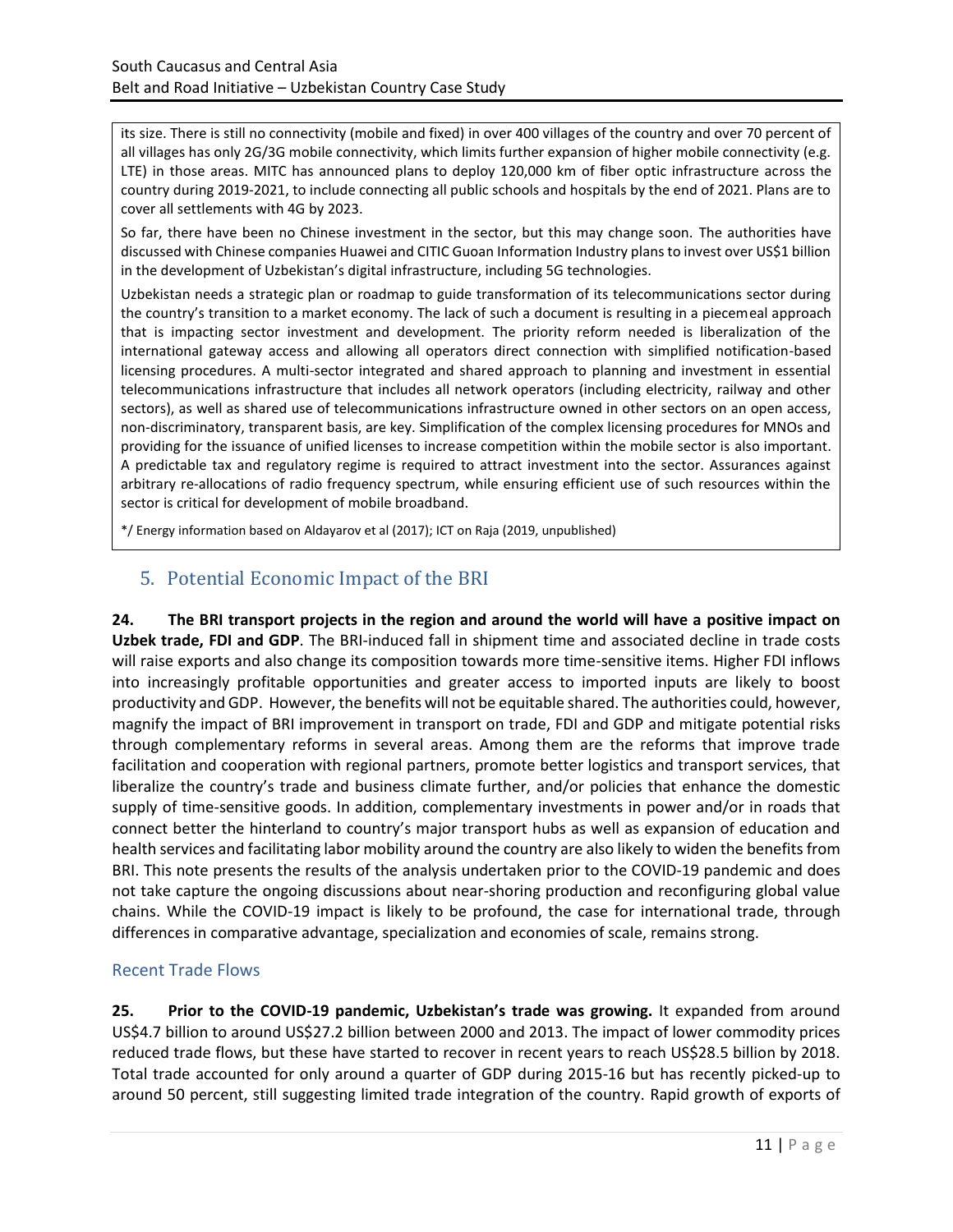natural gas and minerals complemented the increase in imports. Total exports amounted to US\$11.2 billion in 2018 of which gas and metals and agriculture products accounts for a third each. The share of manufactures was around a quarter of total exports, mostly in garments, plastics and chemicals. Imports recovered robustly in 2018 (to reach US\$17.3 billion) after stagnating since the 2014 adjustment in commodity prices.

| ,                    |      |      |               |      |       |      |
|----------------------|------|------|---------------|------|-------|------|
|                      | EU   |      | <b>Russia</b> |      | China |      |
|                      | 2000 | 2018 | 2000          | 2018 | 2000  | 2018 |
| <b>Total Trade</b>   | 13.6 | 10.5 | 19.0          | 17.9 | 24.5  | 20.0 |
| <b>Total Imports</b> | 20.5 | 14.7 | 19.1          | 19.5 | 18.6  | 20.4 |
| <b>Total Exports</b> | 2.5  | 4.0  | 18.8          | 15.5 | 34.0  | 19.3 |

Table 2: Share of Major Trading Partners in Uzbek Trade (in % of total)

> *Source*: IMF, Direction of Trade

**26. There was also a redirection of Uzbek trade towards China in the same period, due in part to the greater improvement in its eastward gas network connections, though this reliance has diminished recently**. China's share in Uzbek trade peaked at around 27 percent in 2007; however, declining natural gas prices and demand from China lowered it to around 18 percent by 2016. It has since recovered to around 20 percent. Russia's share dipped slightly as did the share of the EU. Other major destinations include Switzerland (where most of Uzbek gold is exported) and Turkey.

**27. Energy products dominate the exports to China**. China accounts for around a fifth of total Uzbek exports and fuels (petroleum gas) are above 60 percent of these. Manufactures account for close to 30 percent, mostly in textiles (cotton fiber and yarn), metals (copper) and chemicals. Agriculture products were a relatively minor 3.4 percent of total exports.

# Impact on Exports

**28. The completion of BRI transport projects is estimated to increase Uzbekistan's exports by 13.2 percent (Baniya et al 2019)**. **<sup>11</sup>** This is one of the largest projected export increases among BRI countries and reflects the sizeable decline in the time to trade. In addition, if complementary reforms that halve border-crossing delays are implemented in parallel with the completion of BRI transport infrastructure improvements, Uzbek exports could increase by as much as 23.3 percent. Other scenarios, involving improvements in corridor management and decreases in congestion, can also have a more favorable impact on exports.

**29. The reduction in shipment time is also likely to shift the composition of Uzbekistan's exports towards more time-sensitive goods**. Baniya and other (2018) use a gravity model to estimate the responsiveness of 15 different export groups of BRI countries to shipment time and find considerable variation among them. Presented in descending order in terms of degree of responsiveness to same reduction in shipment-time, the 15 product groups includes: wood products, glass products, vegetable products, mineral products, raw hides, skins and leather, animal products including meat, chemicals, metals, textiles, electrical machinery, transport equipment and footwear.

# **30. Notwithstanding the improvement in the competitiveness of some product groups due to lower shipment time, not all of them can translate into strong export growth items for Uzbekistan**. That will

<sup>11</sup> Total exports between BRI countries are estimated to rise by 5.2 percent. These estimates here refer to upper-bound estimates based on the assumption that shippers can switch transport modes from maritime to rail when BRI improvements in transport infrastructure make such switching optimal.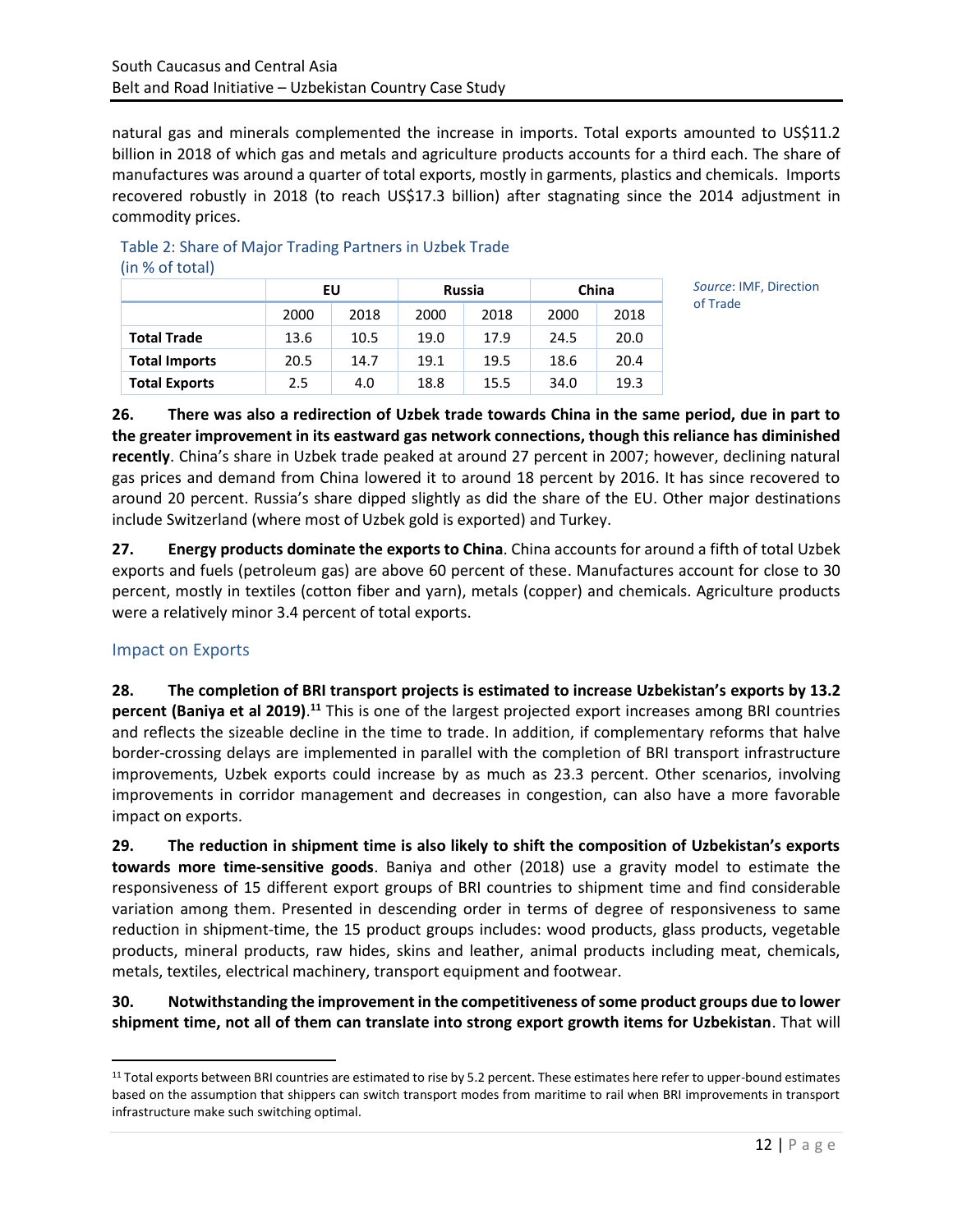depend on which groups/items line up well with the country's comparative advantage given adequate external demand, and how favorable are domestic supply conditions to sustain such growth. In the case of Uzbekistan, agriculture, processed foods and various manufactured items line up well with its existing and potential comparative advantage. But there are likely to be significant constraints to expanding their supply competitively under current conditions. This is because Uzbek trade and investment regime may inhibit foreign investors and exporters from responding adequately to the fall in shipment time. Existing restrictions on farmers' use of farmland limit their ability to move acreage to horticulture and/or livestockfodder cultivation (World Bank 2019). In the near term, growth in manufactured exports may be similarly constrained; given today's situation, adequate restructuring of its long-protected state-run manufacturing will take time to become competitive and to face rising competition from imports from China. However, aggressive reforms aimed at liberalizing the trade and investment regime, introducing more balanced allocation of farmland<sup>12</sup> to horticulture and other crops, and facilitating restructuring of the manufacturing sector could translate the BRI boost from lower shipment time into future growth of agricultural and manufactured exports.





*Source*: Baniya et al. 2019

#### Impact on FDI

**31. The BRI is expected to increase overall FDI inflows to BRI countries**. A reduction in shipment time raises competitiveness of exports, especially of more time-sensitive ones, and thus encourages additional foreign investment. Also, under the BRI, FDI from Chinese enterprises to BRI countries are encouraged and are part and parcel of BRI efforts to catalyze trade and growth in these countries and promote deeper integration in general and with China in particular. Recent estimates of the BRI impact on FDI in BRI countries (Chen and Lin, 2018) find that a 10 percent reduction in shipment time increases overall FDI flows into BRI countries by 12 percent, on average, and Chinese FDI flows into them by 7 percent. While there is no country-specific estimate for FDI for Uzbekistan, a fall in shipment time and in trade cost will increase competitiveness of many time-sensitive exports and encourage FDI into some of them.

<sup>&</sup>lt;sup>12</sup> A more balanced allocation of farmland could increase agricultural production by 51 percent, employ 16 percent more people, and save 11 percent water by 2030 (World bank 2019).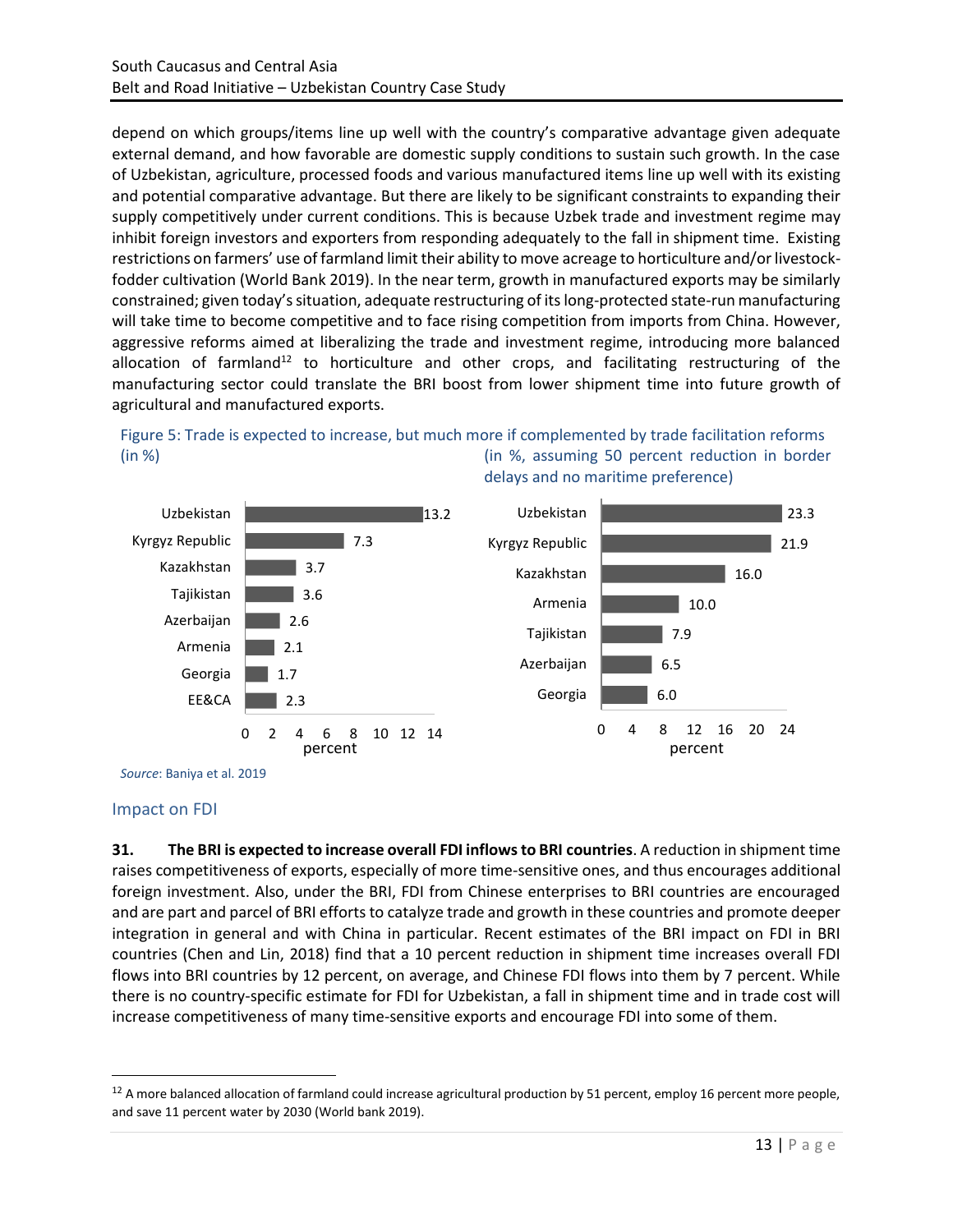**32. Uzbekistan's gas and mining sectors have been attractive to both western and Chinese investors but since 2010 more of Chinese FDI has moved into manufacturing and agriculture**. The data in the Global Investment Tracker (GIT) compiled by AEI & Heritage Foundation shows 14 individual Chinese investment transactions in Uzbekistan amounting to a total of more than US\$5 billion between 2010 and 2017; of these, four FDI projects were in gas exploration and production, four in real-estate, two in agriculture and two in chemicals. In chemicals and agriculture, Chinese FDI is found in soda and potash plants, various other fertilizer plants as well as in agricultural machinery (Kuchins et al, 2016).

**33. China has been investing in special economic zones, free trade zone and industrial parks around the BRI corridors to catalyze investment, production and export in BRI countries**. Uzbekistan has special economic zones (SEZs) in Navoi, Angren and Jizzakh, with the last built by a Chinese private investor in collaboration with the Uzbek government.<sup>13</sup> A number of Chinese companies have invested in Jizzak and in Angren zones to produce mining equipment, ICT equipment (telecom, cell phones), building materials (plate-glass, ceramic tiles, high-speed elevators) and light manufactures (artificial leather, shoes, pet food, textiles).<sup>14</sup>



### Impact on GDP

**34. While there is no specific estimate for Uzbekistan, the potential impact on growth could be sizeable.** Lower shipment time generates higher FDI and exports which in turn improves productivity and raises GDP. Lower shipment time can also reduce prices of imported inputs and production cost which when passed on to downstream industries results in reallocations of specialization within and across countries and raises productivity growth. There is no country-specific estimate for Uzbekistan on the magnitude of BRI impact on GDP, but a strong positive impact is likely given the large expected impact on Uzbek exports, especially more time-sensitive export groups. In most countries of the CAC region (Figure 7), the bulk of the impact on GDP comes from reforms in trade facilitation and logistics as well as liberalization of trade policy; this will be even more so for Uzbekistan, a late-reformer. Given the high cost of transport projects, complementary reforms that improve the integration gains and that strengthen

<sup>&</sup>lt;sup>13</sup> A Chinese private firm from Wenzhou invested in infrastructure, factory buildings and warehouses for the Pengsheng Industrial Park in Jizzak (China Daily 2017), which has attracted a large number of other Chinese investors in many subsectors.

<sup>&</sup>lt;sup>14</sup> Chinese firms Nang Yang Mulanhu, Henan Sine, Pinmian Co Ltd and Hebey An Feng Da Group invested around US\$56 million in six textiles projects (Lain 2016).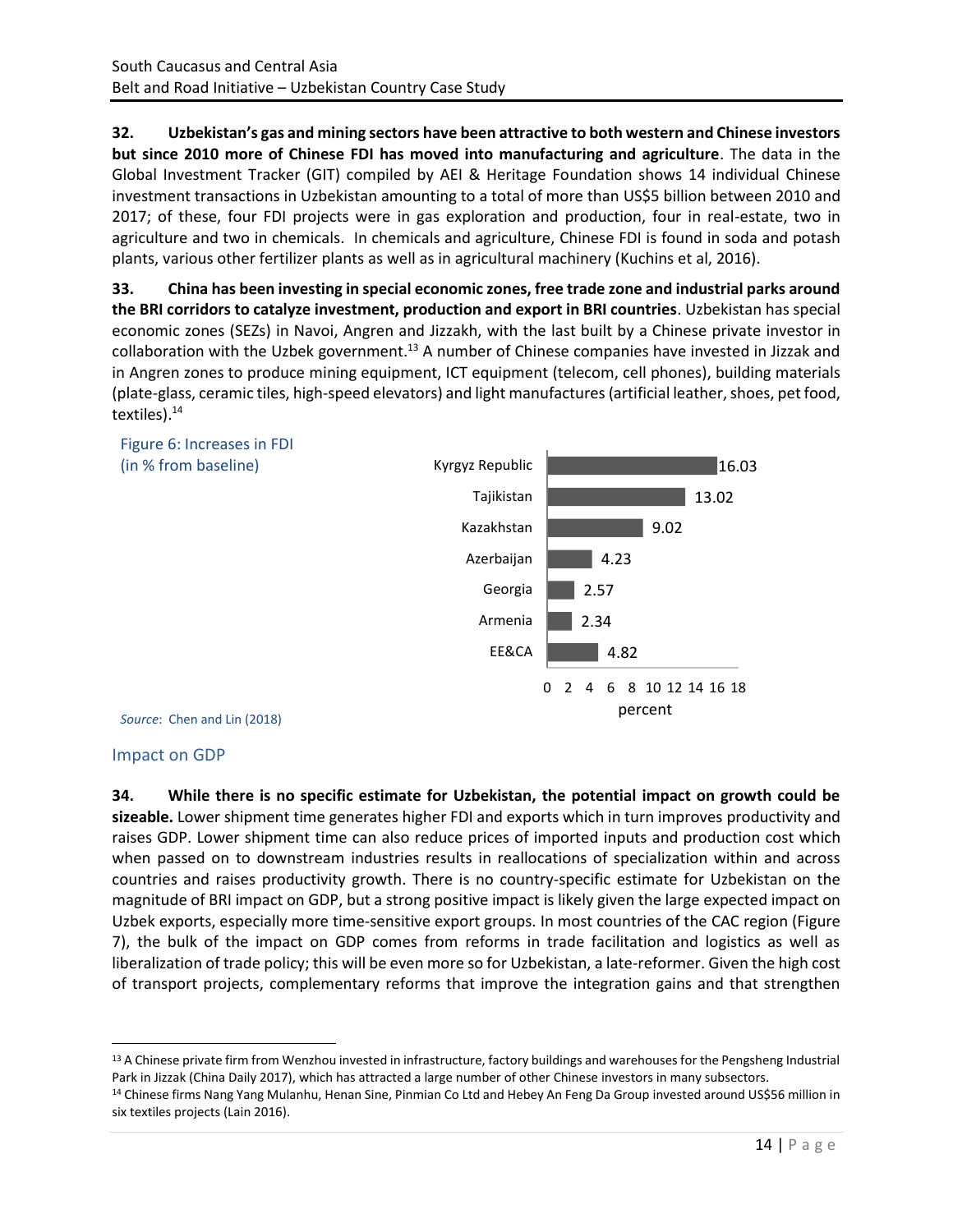fiscal institutions and governance become even more important to ensure that welfare gains<sup>15</sup> remain substantial.



# Spatial Impact

**35. Spatial analysis suggests that benefits of improvements in transport are likely to be associated with regional concentration of economic activity**. Economic growth is unbalanced (World Bank, 2009); for example, urban hubs that are closer to border crossings tend to gain disproportionately more while those farther away will be relative losers. At the same time, transport improvements alone cannot offset disadvantages of unattractive locations. Cities and regions with better amenities and a significant manufacturing sector can benefit substantially more because of the potential for increasing returns and agglomeration economies.

**36. Similarly, improvements in BRI connectivity are likely to be associated with more spatial concentration, rather than dispersion of economic activity within countries.** Most of the gains expected from the improved connectivity do not accrue from the direct impact of the reduction in trade costs, rather, they accrue from income gains related to the response of economic agents which tend to increase scale and to benefit from agglomeration by locating near other firms engaged in similar and related activities. The results of a spatial general equilibrium model for Central Asia suggest that economic adjustment generates gains overall, but also winners and losers.<sup>16</sup> Under the baseline scenario (limited adjustment), the model finds that overall gains will be limited to the direct impact of reduced trade costs. However, some economic mobility (allowing firms to enter and exit) brings higher benefits for some countries, though overall gains are smaller. Finally, allowing firms and labor to adjust increases the overall gains for the entire region with some countries benefiting significantly more; however, some countries benefit much less.

<sup>15</sup> In the SGE model, welfare is defined as total consumer revenues divided by the relevant consumption price index. Total revenue takes into account payments to factors of production, revenues derived from the portfolio share and from import tariffs, and the cost of the transport infrastructure.

<sup>16</sup> The model analysis few scenarios of economic adjustment: a) Armington, where it is assumed that producers and consumers change behavior while number of firms remains unchanged; b) monopolistic competition where firms' entry and exit is allowed and c) increasing returns and labor mobility.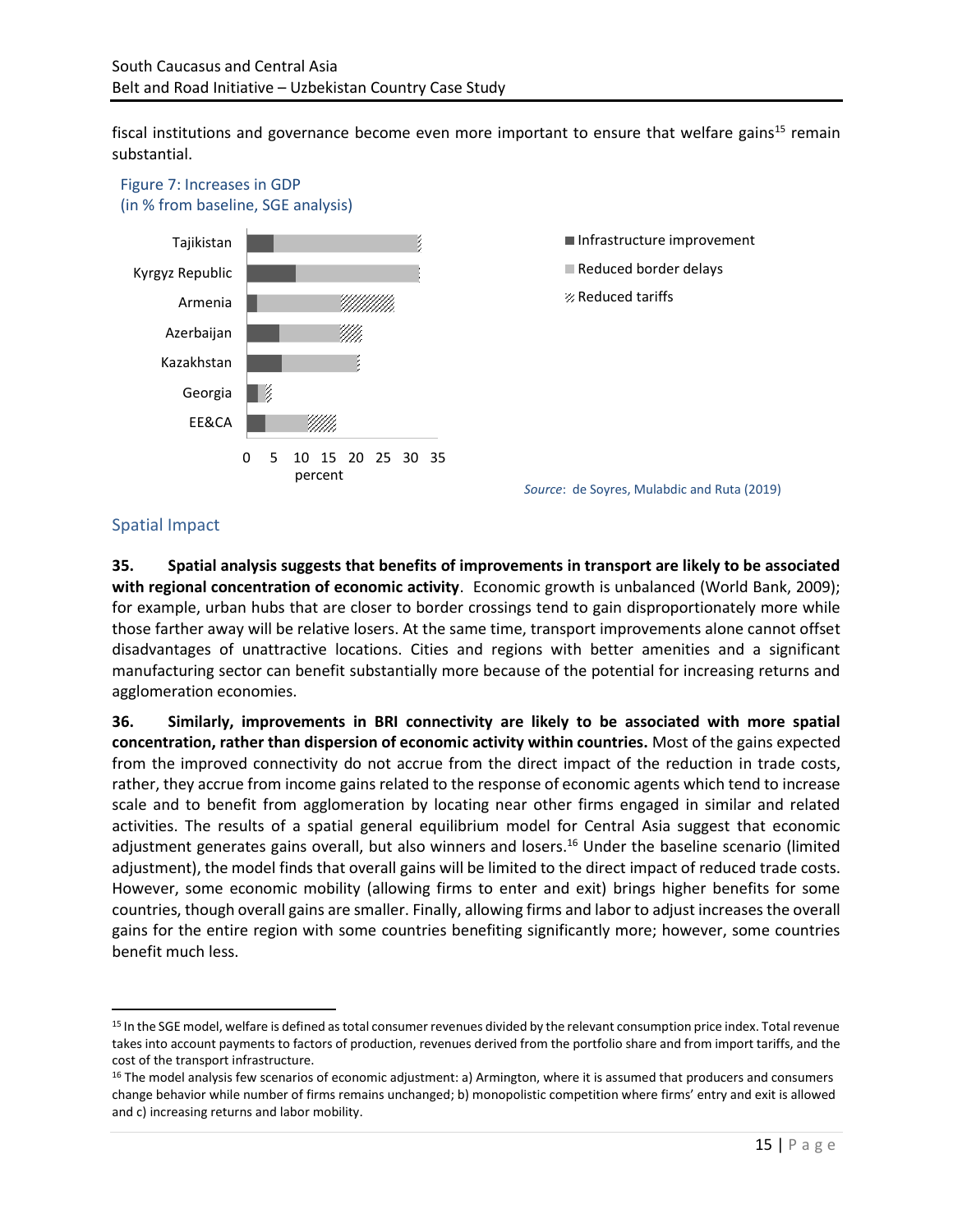**37. Given the Uzbek economic structure, this may mean more significant opportunities compared to peers.** This reflects the potential for agglomeration gains, including a manufacturing base and a few large urban areas providing opportunities for specialization and clustering. The results of the spatial general equilibrium model suggest that without economic adjustment, the gains from the decline in transport cost are around 0.7 percent of GDP for Uzbekistan. The gains in real income increase slightly (to 0.8 percent) in a scenario of limited economic adjustment (i.e. Armington scenario). Expected gains increase further if assumptions allow for businesses to change location (to 1 percent) or assuming labor mobility and increasing return to scale in manufacturing (to 1.6 percent).

| Table 3: Real income gains, by country |                      |                            |              |                    |  |
|----------------------------------------|----------------------|----------------------------|--------------|--------------------|--|
|                                        | <b>Direct effect</b> | Average real income growth |              |                    |  |
|                                        | of transport         | Armington                  | Monopolistic | Increasing returns |  |
|                                        | cost decline         |                            | competition  | and labor mobility |  |
| China (3 provinces)                    | 1.2                  | 1.2                        | 2.0          | 2.5                |  |
| <b>Kazakhstan</b>                      | 1.9                  | 1.6                        | 2.1          | 5.2                |  |
| Kyrgyz Republic                        | 1.6                  | 4.9                        | 4.4          | 4.6                |  |
| Pakistan                               | 1.5                  | 1.8                        | 2.3          | 6.3                |  |
| Tajikistan                             | 1.6                  | 1.7                        | 1.5          | 1.0                |  |
| <b>Turkmenistan</b>                    | 0.4                  | 0.3                        | 0.0          | $-0.3$             |  |
| <b>Uzbekistan</b>                      | 0.7                  | 0.8                        | 1.0          | 1.6                |  |
| <b>Aggregate</b>                       | 1.4                  | 1.4                        | 1.0          | 1.6                |  |

*Source*: Belt and Road Economics

**38. The differentiated impact also increases risks for parts of the population**. In fact, industries that will face greater competition (for example, some manufacturing sectors) could lose jobs. In addition, while some districts reap large benefits from the fall in transport costs, other districts could see more limited gains. (Lall and Lebrand, 2019) estimates that several urban centers in Uzbekistan like Jizzak, Samarkand, Sirdaryo, Surxondaryo and Tashkent are likely to benefit more than others.

# <span id="page-17-0"></span>6. Complementary Policies to Accompany BRI Transport Projects

**39. Notwithstanding the importance of better transport infrastructure for Uzbek trade and development, complementary policies are needed to maximize BRI benefits and mitigate risks**. This is particularly relevant where border-crossing is very slow due to inefficiencies in trade facilitation and logistics or where the extent of private FDI or export response to lower shipment time is constrained by a poor investment and trade climate or where sector specific constraints prevent domestic supply from expanding for time-sensitive exports. This section identifies some of the measures that may be needed in these areas in Uzbekistan.

a. *Reform trade facilitation and logistics to reduce border delays*: All estimates of BRI impact on exports and GDP highlight how the favorable impact of better transport is magnified by more efficient border crossing and Uzbek borders performs poorly in this respect. On trade facilitation, customs, documentary requirements need to be streamlined. The adoption of a single-window, automation of a paper-based process and the use of a risk-based system of clearance instead of full physical inspection can reduce delay significantly. Additionally, introducing Authorized Economic Operators and implementing pre-arrival processing of declarations can speed up trade processes. Uzbek logistics performance will need to improve too to reduce the high degree of unpredictability in the supply chain. Though there are many local logistics companies, they lack the skills to deliver integrated multimodal door-to-door services. Also, the infrastructure facilities at many of the dry ports/terminals are inadequate for efficient transfer and consolidation of cargo. The government could encourage entry of reputed foreign logistics companies (wholly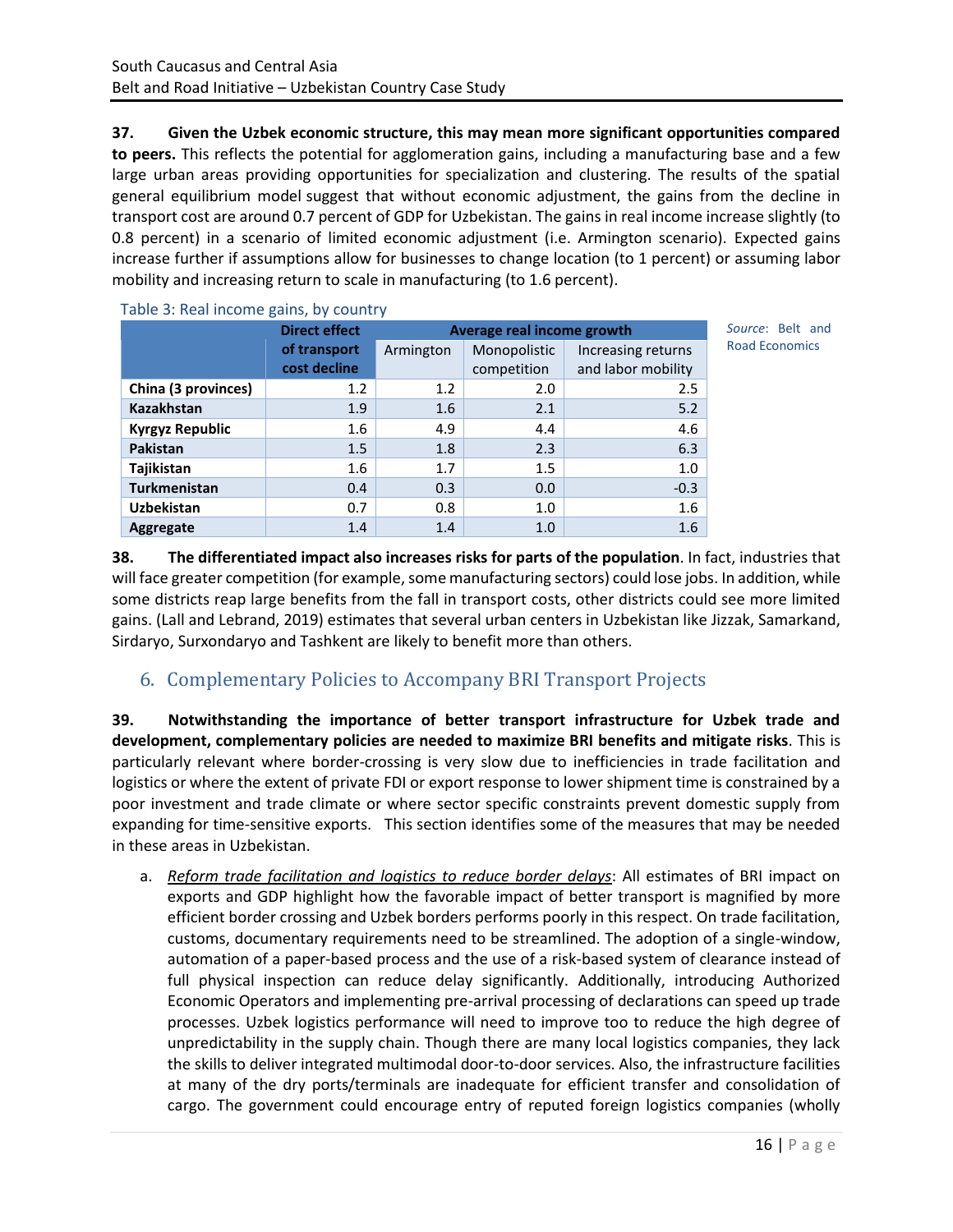owned or joint ventures with locals) so that more value-added services can be offered to Uzbek shippers than is currently the case thereby making supply chain more reliable and Uzbekistan more successful as a transit corridor.

b. *Liberalize the climate for investment and trade*: Uzbekistan ranks 69 in the 2020 Doing Business, a massive improvement from earlier years and reflecting robust reforms in recent years. At the same time, it is not yet a member of the WTO with a significant unfinished agenda in improving its trade and investment regimes. In addition, while the legal framework provides for reasonable investment protection, investor-state disputes are frequent suggesting significant weaknesses in the governance and rule of law arrangements. The government has already embarked on many of these reforms. Three new agencies have been established under the Ministry of investment and foreign trade to liberalize trade and FDI, like the Council on tariff/non-tariff regulation; the Agency for attracting FDI, and the Agency for transfer of advanced foreign technology. There is now also an operational one-stop shop for vetting and approving foreign investment proposals. It is also in negotiation for WTO accession. These reforms would be critical to unlocking the entrepreneurial potential of the Uzbek population and increasing firm entry as well as attracting reputable FDI. Reforming the network industries (telecommunications, power sector, rail) has the potential to considerably improve services while also attracting private sector investment.



## Figure 8: Firm entry is low Figure 9: Investor-state dispute are frequent (firm entry per 1,000 working age population) (arbitrage cases per US\$ billion in FDI)

*Note*: Data is for 2016.

Dispute Settlement Navigator.

c. *Stronger regional cooperation*: The estimated gains from improved infrastructure are conditional on the improvements being undertaken on the entire transport network. This calls for steppedup cooperation between countries. While there has been no lack of cooperation initiatives in South Caucasus and Central Asia, these appear to have had only limited usefulness. The CAC economies are parties to numerous trade and transport facilitation frameworks which aspire to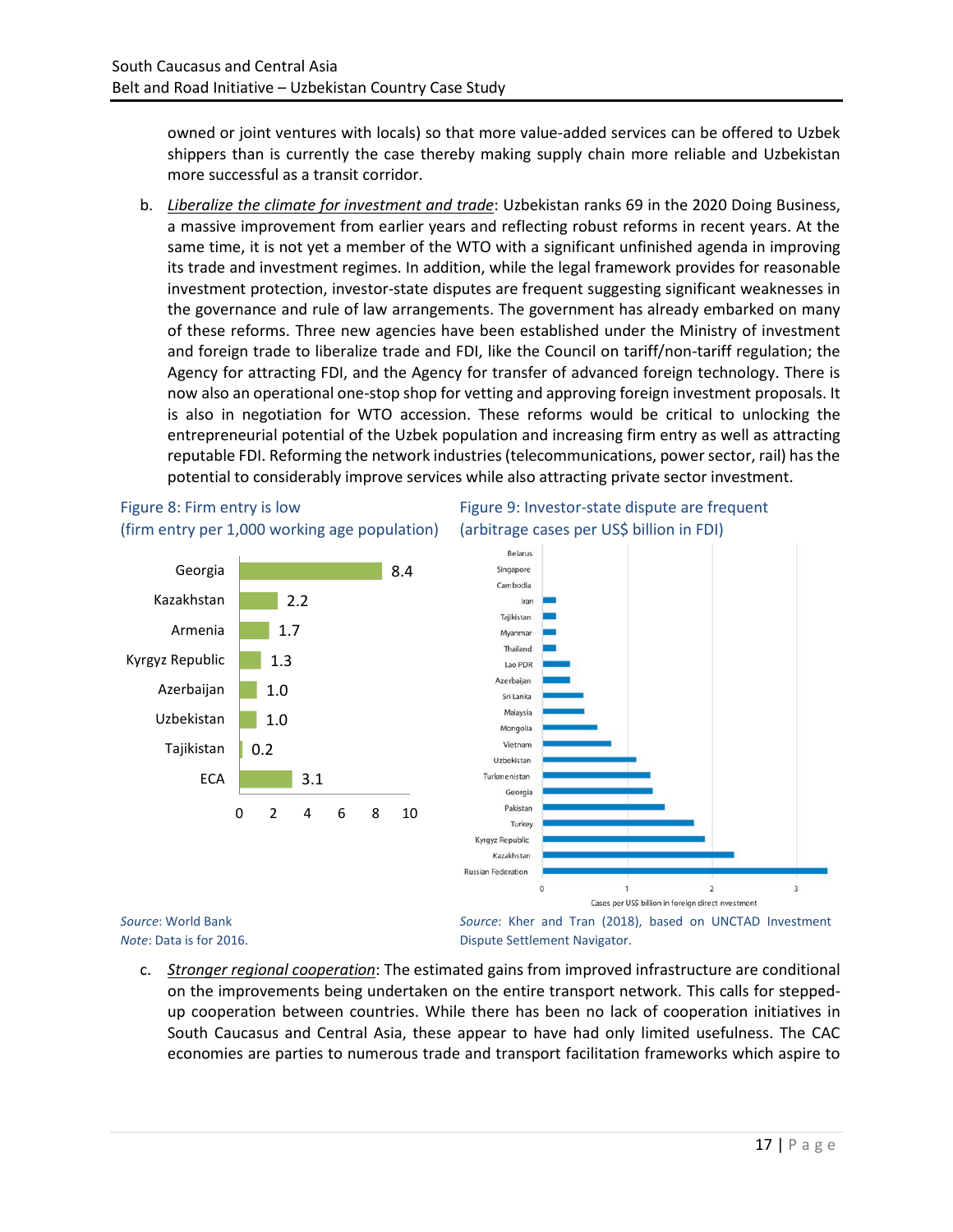create frameworks for more efficient trade and economic integration.<sup>17</sup> However, selective coverage of trade and transport issues, complex rules, as well as lack of functioning dispute resolution mechanisms have limited their effectiveness. To strengthen regional cooperation, countries will need to build on the existing arrangements, but also establishing new ones. In the case of Uzbekistan, significant gains are available from joining the World Trade Organization (WTO) and ensuring regional integration efforts are done in line with good international practice. Harmonization and standardization with corridor countries will result in interoperability which is imperative for efficient and effective trade and transport flows along a corridor.

- d. *Remove sector-constraints to agricultural production and diversification*: The existing farmland use in Uzbekistan is heavily skewed towards cotton and wheat, by the government's decision to allocate land for their production. In 2017, nearly two thirds of the irrigated agricultural land was under these two crops. While planned farmland allocation is likely to stay, reducing cotton and wheat allocation and shifting land to horticulture and other crops will be necessary to generate growth and diversification of agricultural output.
- e. *Restructure state-run manufacturing sector to make it more competitive*: Uzbekistan has the largest industrial labor force with significant manufacturing skills in the region. But history of protected state-run manufacturing has rendered a lot of it uncompetitive internationally. While ongoing price liberalization and tax reforms will create the incentives for many of these firms, it will be also important to restructure to smooth the transition; without the latter, time-sensitive manufactured exports may not grow substantially even with the BRI reduction in shipment-time.
- f. *Adopt policies to deal with the spatial impact of the BRI investments*, including mitigating the impact of job losses through re-skilling or social policy, facilitating labor migration (simplifying procedures and providing affordable housing) and preparing urban centers to accommodate the expected expansion (improving public services, city planning and so on).

# <span id="page-19-0"></span>7. Fiscal Risk of Scaling-Up Public Investment for BRI Infrastructure

**40. The scale and bunching of BRI transport investments and the size of borrowing to finance such investment and their terms have raised questions about medium term debt sustainability of BRI countries**. Uzbekistan has invested significant resources in recent years in improving its own infrastructure, including Uzbek segments of BRI corridor infrastructure,<sup>18</sup> and plans to invest more in future. It has largely relied on its own surplus public resources, including resource rents, as well as relatively limited borrowing from bilateral and multilateral sources, including from China. Uzbekistan's fiscal risk stem less from the recent scale-up of its BRI infrastructure investments and more from the overall adjustment costs it is likely to incur from the recent and ongoing reforms and economic transition that is under way. Assessing BRI specific fiscal risk is, however, difficult. Though a host of Uzbek rail and road projects<sup>19</sup> have either been recently completed or are ongoing, there is limited information on the Uzbek public investment spending on BRI infrastructure. Data on borrowing from China for transport

<sup>&</sup>lt;sup>17</sup> These include: the Eurasian Economic Community; the Shanghai Cooperation Organization; the Economic Cooperation Organization; the Transport Corridor Europe-Caucasus-Asia (TRACECA), the Central Asia Regional Economic Cooperation (CAREC) and so on.

 $18$  BRI projects are investments in Uzbek segments of the BRI corridor routes (Box 1) irrespective of their sources of financing, as well as infrastructure investments outside the BRI-corridors only if they financed by China.

<sup>19</sup> Using a list of completed, ongoing and planned Uzbek transport projects along BRI-corridor routes, De Soyres et al (2019) uses a bottom-up method to estimate that Uzbekistan will have spent a total of more than \$5 billion on BRI transport projects, when they are all completed. Section 3A mentions some of BRI-investments in 2014-17.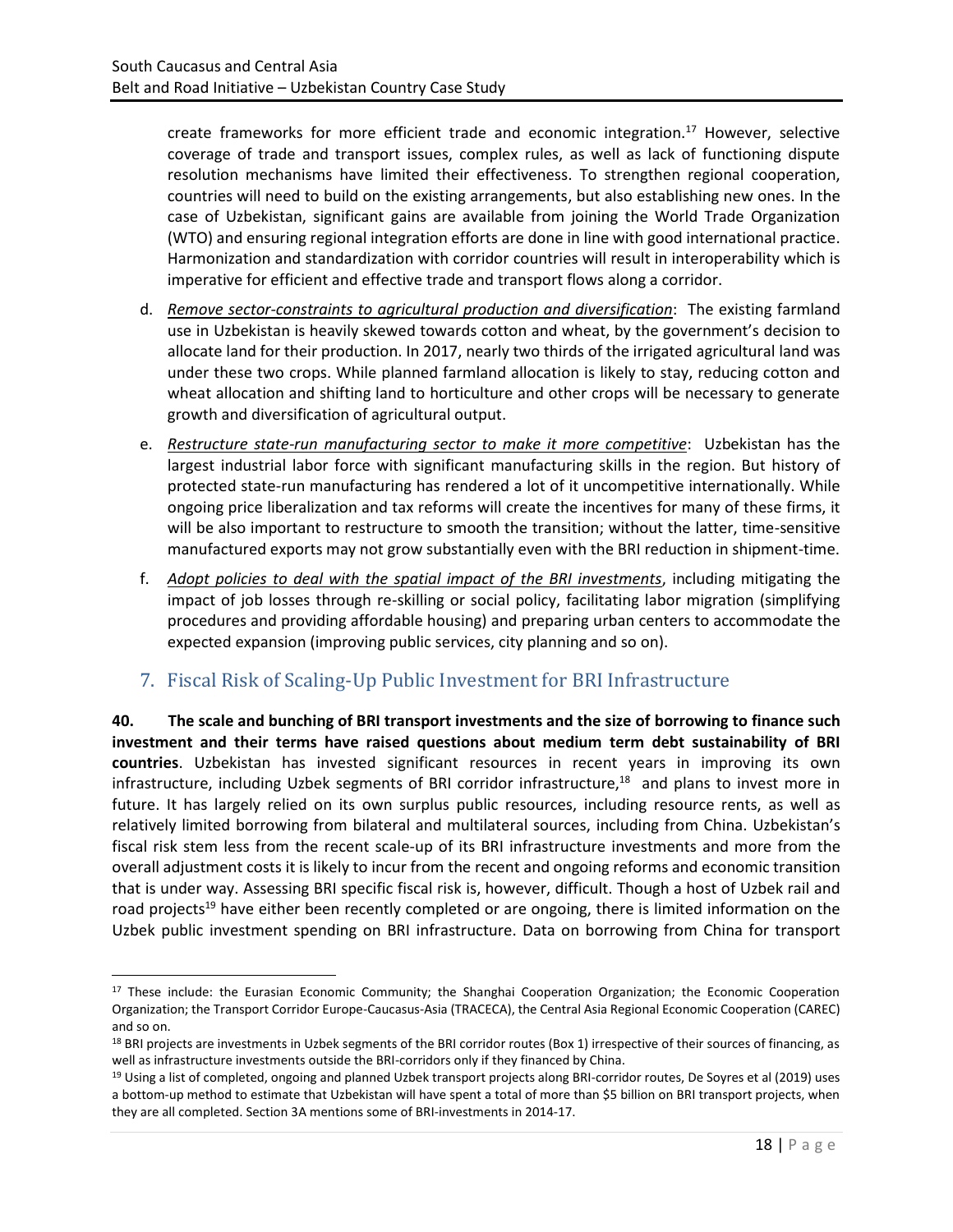infrastructure could be used as a good proxy, however, it is unclear how much of it was used for BRI infrastructure.

**41. With over a decade of fiscal surpluses since the start of the 2000s, Uzbekistan has sufficiently strong public finances to underpin the significant economic transformation, though the COVID-19 pandemic is putting a strain on fiscal accounts.** The country's fiscal surplus has ranged between 1.5 and 10 percent of GDP since 2003. This position has weakened somewhat since the start of the transformation in 2017 because of higher spending to offset adjustment costs on the economy and vulnerable people. The economic impact of COVID-19 is likely to push the fiscal balance to a deficit of almost 6 percent of GDP

**42. Still, public debt, most of which is external, is relatively low in Uzbekistan**. It rose from 8.3 percent of GDP in 2014 to 20 percent in 2017, largely due to a weakening of the Uzbekistan som, which was unified with the parallel market in 2017. Since then, the Government has increased its bilateral and multilateral external borrowing to finance public investments linked to ongoing reforms, including a US\$1 billion from the sovereign bond market in early 2019 pushing debt to around 29 percent of GDP. With growth plummeting and the fiscal balance deteriorating in 2020, debt is expected to reach close to 35 percent of GDP.

**43. Uzbekistan maintains a low risk of debt distress.** The fiscal balance is expected to recover as the impact of the pandemic subsides helping to keep debt at around one third of GDP over the medium term. According to the latest Debt Sustainability Analysis (DSA), all debt indicators remaining below the relevant thresholds under the baseline and under most stress tests, though the impact of the pandemic exacerbates the risks of weaker exports and remittances, higher fiscal deficits and government guarantees for state-owned enterprises.

**44. Against this background, and once the impact of the COVID-19 pandemic subsides, the country has some fiscal space to increase government investment in BRI infrastructure without undermining debt sustainability**. Additional BRI investments are unlikely to generate sufficient additional growth to prevent a deterioration in the debt indicators. (Bandiera and Tsiropoulos, 2019) estimate that implementation of all BRI related projects in Uzbekistan over the next five-year period will add between 2.7-3.6 percent of GDP to investment per year and generate additional GDP growth of between 1.2-1.7 percent a year. There may also be fiscal risks associated with BRI investment projects (e.g. cost overruns, delays, overestimated benefits and so on). But the debt situation and the fiscal position of Uzbekistan is sufficiently strong to sustain these investments and maintain medium term debt sustainability.

**45. To minimize the risk of fiscal instability from a scale-up in public investments, including BRIrelated investments, Uzbekistan's authorities are also strengthening its fiscal institutions along several dimensions**. First, given the multi-year implications of scaled up infrastructure investments and their recurrent spending requirements, the Government is establishing medium-term budget frameworks to reduce reallocations and/or delays in project execution because of the need to re-prioritize investment. Second, the government is in the process of strengthening its fiscal and debt management frameworks, including through a new proposed Budget law which will include clearer and more transparent coverage of the government's intentions to raise further public debt. The Government is also in the process of developing a medium-term debt strategy to ensure sustainability in its use of public debt. The government is also investing in better fiscal risk management tools as it explores the greater use of PPPs and guarantees.

**46. The authorities are also implementing measures to encourage private sector participation in infrastructure provision.** Uzbekistan's experience with private sector infrastructure provision has been more limited than others. The World Bank's database on Private Participation in Infrastructure lists only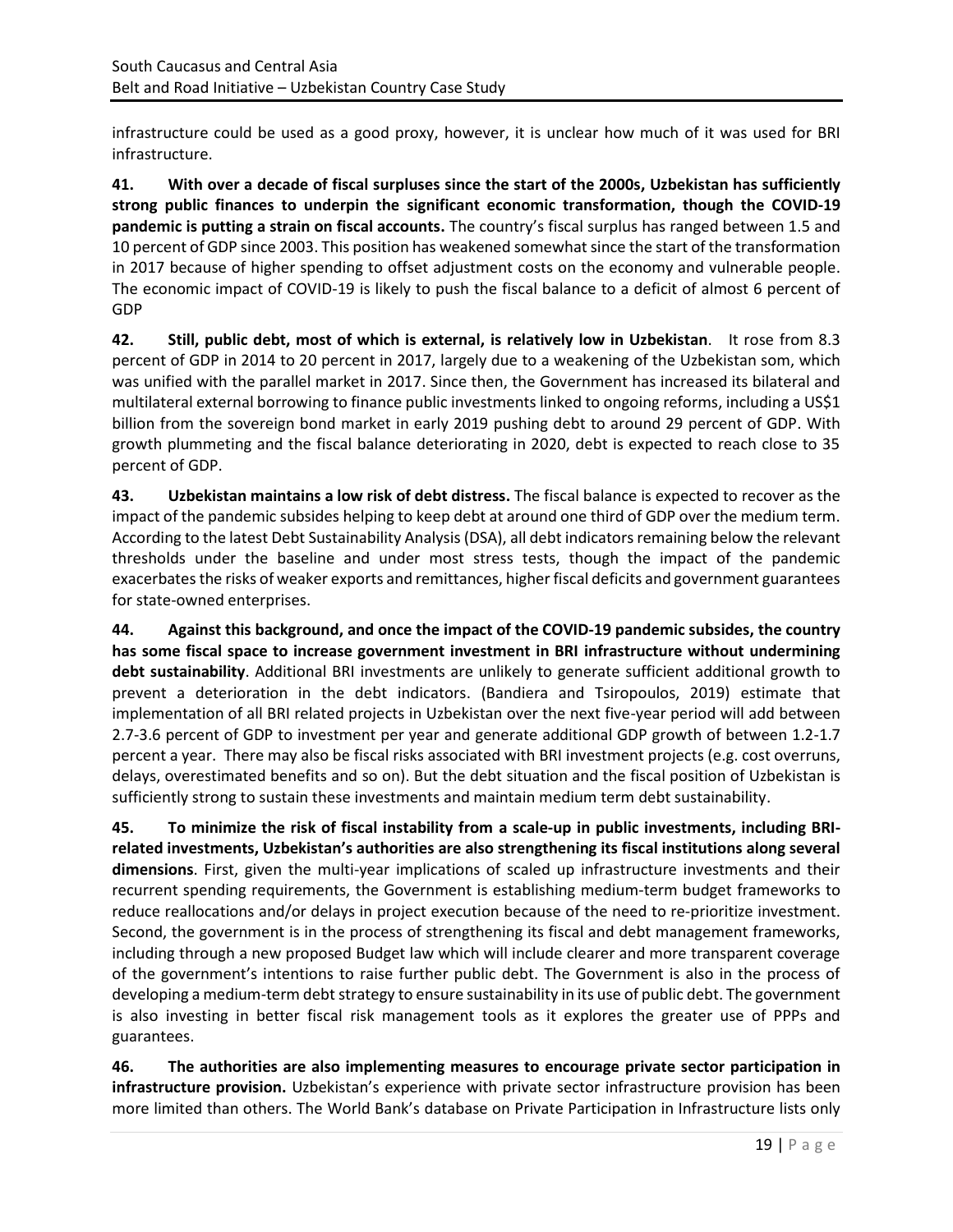six cases, three in telecommunications and one in each of water, rail and electricity. As part of the ongoing transformation, the Government is deregulating its monopoly over infrastructure sectors to increase private investment and participation. Simultaneously, it has begun to establish legal, regulatory, and institutional frameworks to enable the use of PPPs and other modalities to attract private investment in infrastructure provisions. The authorities are also aware of the increased fiscal risks associated with this shift and are working with development partners to implement improved public investment management frameworks and fiscal risk management practices.

#### (score, on a scale from 0 to 100, higher values indicate better performance) 90 80 70 60 50 **Preparation of PPPs** 40 **Procurement of PPPs** 30 20 **PPP Contract Management** 10 Armenia Azerbaijan talakhstan Georgia Kyrestre. Tailkistan Albania Romania Turkey



*Source*: World Bank Procuring Infrastructure Public-Private Partnership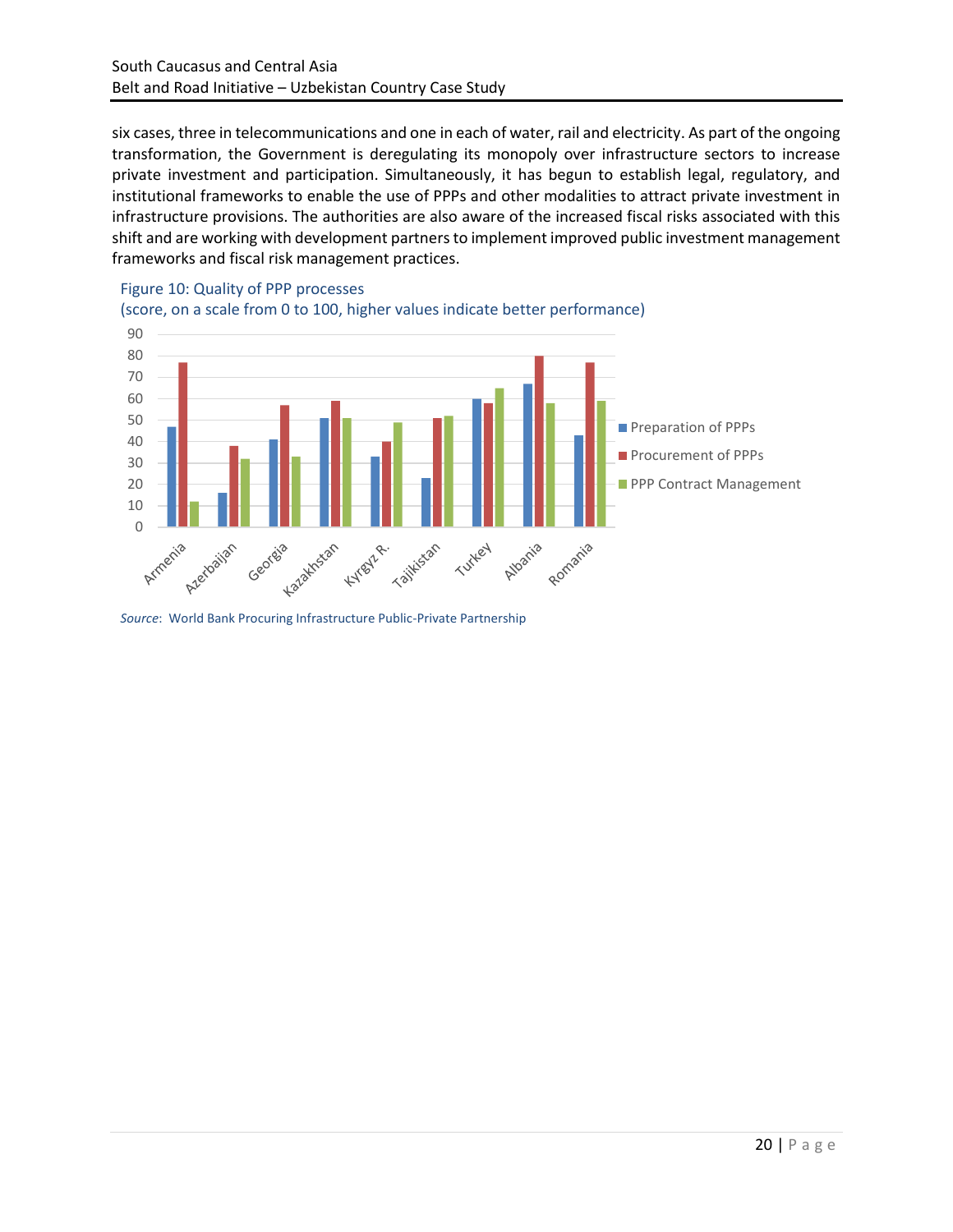### References:

Bandiera, L., and V. Tsiporoulos, 2019, "A Framework to Assess Debt Sustainability and Fiscal Risks Under the Belt and Road Initiative", Policy Research Working Paper 8891, World Bank, Washington, DC.

Baniya, S., N. Rocha, and M. Ruta, 2019, "Trade Effects of the New Silk Road: A Gravity Analysis", Policy Research Working Paper 8694, World Bank, Washington, DC.

Chen, M., and C. Lin, 2018, "Foreign Investment across the Belt and Road: Patterns, Determinants and Effects", Policy Research Working Paper 8607, World Bank, Washington, DC.

Constantinescu et al, 2019, "Central Asia and Caucuses Countries and BRI: Key Facts and Figures", Unpublished Note, World Bank, Washington, DC.

De Soyres, F., A. Mulabdic, S. Murray, N. Rocha, and M. Ruta, 2018, "How Much Will the Belt and Road Initiative Reduce Trade Costs?", Policy Research Working Paper 8614, World Bank, Washington, DC.

De Soyres, F., A. Mulabdic, and M. Ruta, 2019, "Common Transport Infrastructure: A Quantitative Model and Estimates from the Belt and Road Initiative", Policy Research Working Paper 8801, World Bank, Washington, DC.

GRAIN, 2019, "The BRI: Chinese Agribusiness Going Global".

IMF, 2018, "Republic of Uzbekistan Article IV Staff Report", Washington, DC.

IMF, 2019, "Republic of Uzbekistan Staff Report for 2019 Article IV Consultation", Washington, DC.

Kuchins, A., J. Mankoff, A. Kourmanova, and O. Backes, 2016, "Uzbekistan's Evolving Foreign Economic and Security Interests", CSIS, Washington, DC.

Lain, Sarah, 2016, "Trade Connectivity: The Missing Link in the Belt and Road", The Diplomat

Maliszewska, M., and D. Van der Mensbrugghe, 2019, "The Belt and Road Initiative: Economic, Poverty and Environmental Impacts", Policy Research Working Paper 8814 World Bank, Washington, DC.

Mikou, M., J. Rozenberg, E. Koks, C. Fox, and T.P. Quiros, 2019, "Assessing Rural Accessibility and Rural Roads Investment Needs Using Open Source Data", Policy Research Working Paper 8746, World Bank, Washington, DC.

NDRC, MOF and MOC, 2015, "Visions and Actions on Jointly Building Silk Road Economic Belt and 21st-Century Maritime Silk Road". Government of China, Beijing.

Reed, T., and A. Trubetskoy, 2019, "Assessing the Value of Market Access from Belt and Road Projects", Policy Research Working Paper 8815, World Bank, Washington, DC.

Shepard, W., 2016, "How those China-Europe 'Silk Road' Trains first began?", Forbes.

TRACECA, 2011, "Country Report on Infrastructure and Finance: Uzbekistan".

World Bank, 2009, "World Development Report 2009: Reshaping Economic Geography", Washington, DC. https://openknowledge.worldbank.org/handle/10986/5991

World Bank, 2013, "Uzbekistan Energy/Power Sector Issues Note", Washington, DC.

World Bank, 2017, "Uzbekistan: Systematic Country Diagnostic", Washington, DC.

World Bank, 2019, "Making Farmland Work for Economic Development in Uzbekistan", Washington, DC.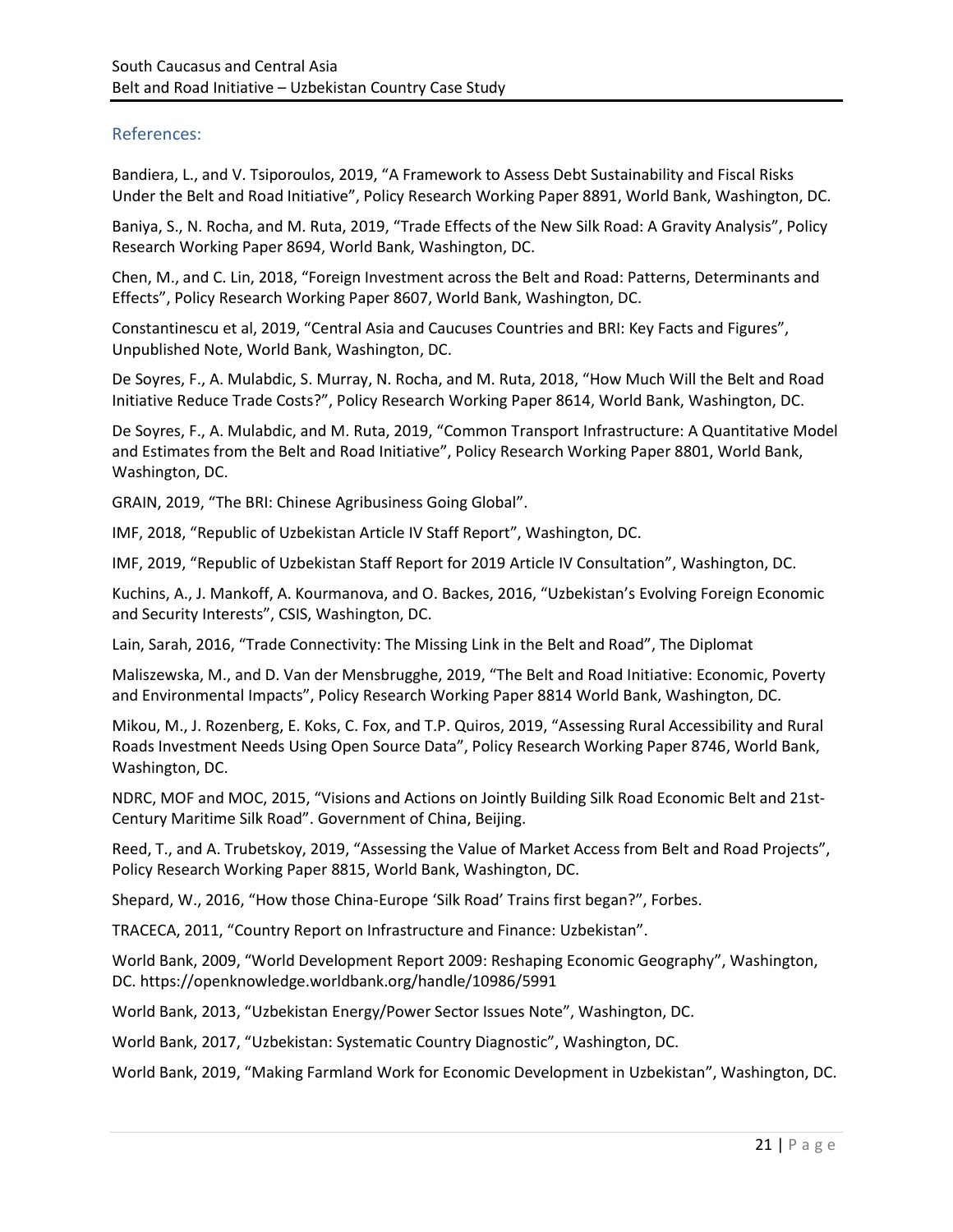World Bank, 2019a, "Belt and Road Economics: Opportunities and Risks of Transport Corridors", Washington, DC.

World Bank, 2020, "Global Economic Prospects, June 2020", Washington, DC. https://openknowledge.worldbank.org/handle/10986/33748